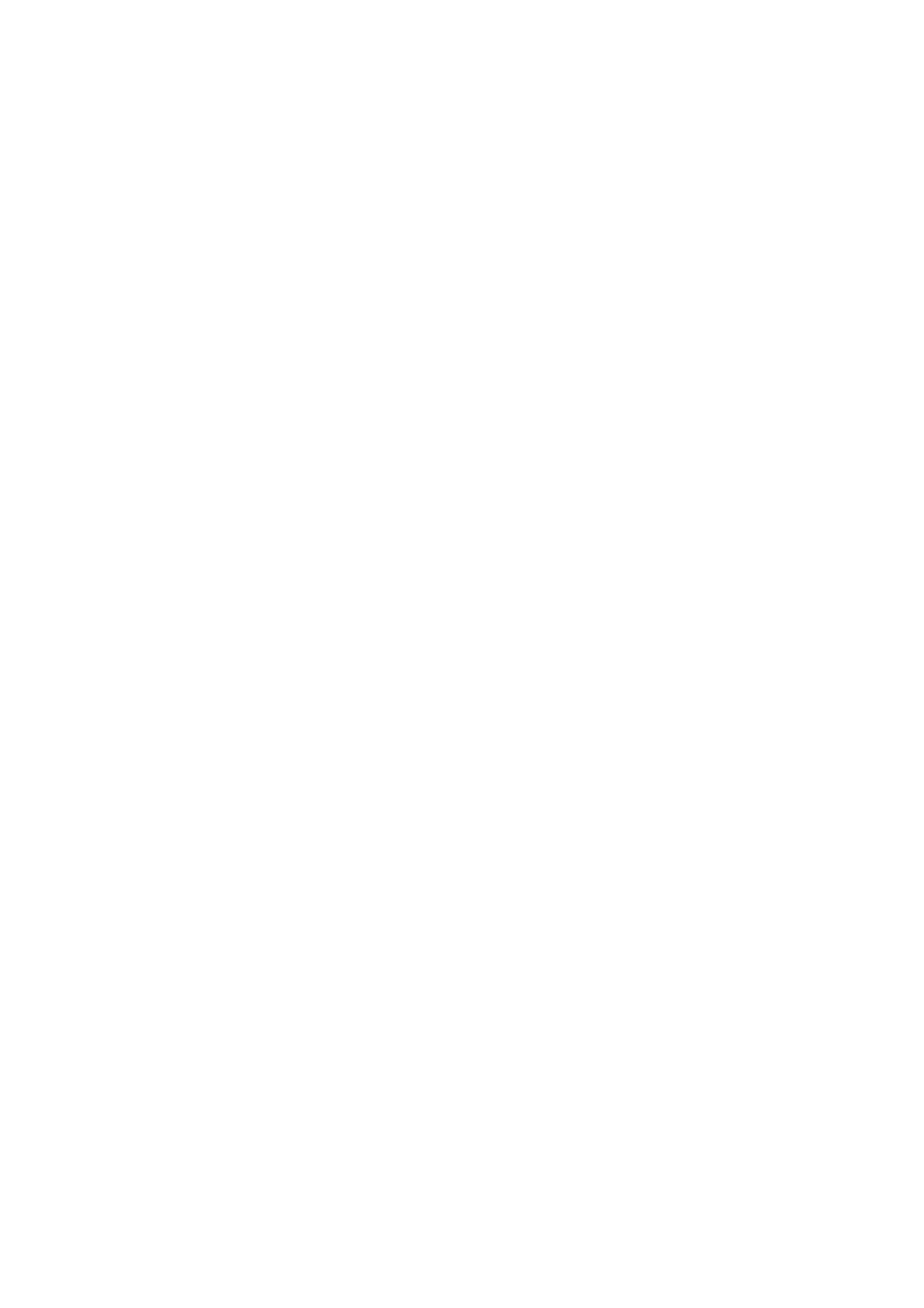# **Summary**

This note is an interim expansion of a paper by the author and Denise McCafferty of ABS in Alert! Magazine. It is intended to expand it further as a technical note on anthropometrics for ship design and operation.

At this issue it is concerned with two points about bridge design. Firstly, the need to decide the user population for which bridges should be designed, and secondly to summarise some console dimensions.

The assistance of SIRC in obtaining relevant seafarer population data is gratefully acknowledged.

Author......Brian Sherwood Jons.....Date......May 2004....

Version Number.........v1.....

### **Version history**

V1 – new document May 2004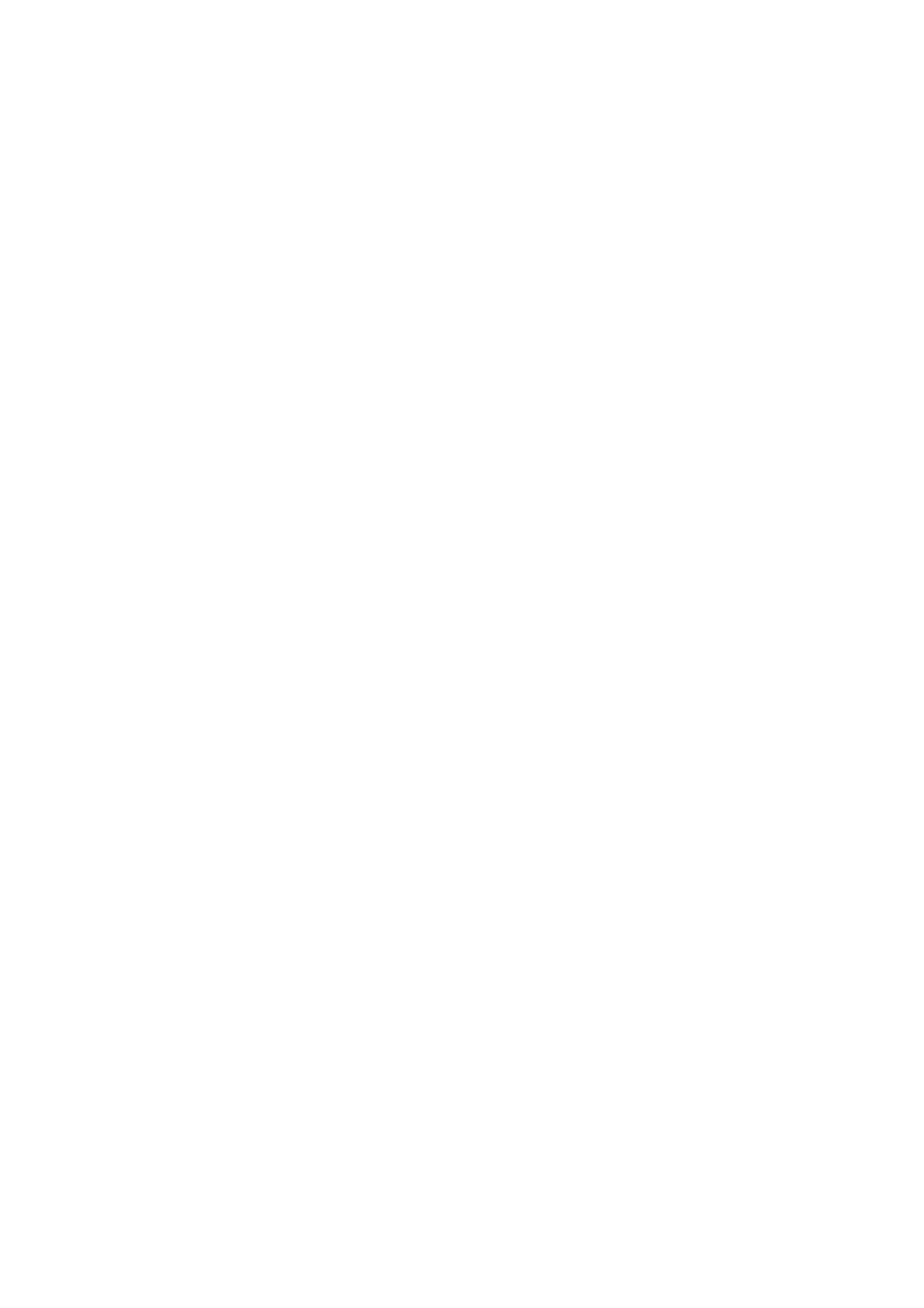| 2.             |  |
|----------------|--|
| 2.1            |  |
| 2.2            |  |
| 3.             |  |
| $\mathbf{4}$ . |  |
| 5 <sub>1</sub> |  |
| 5.1.1          |  |
|                |  |
| 5.2.1          |  |
| 5.2.2          |  |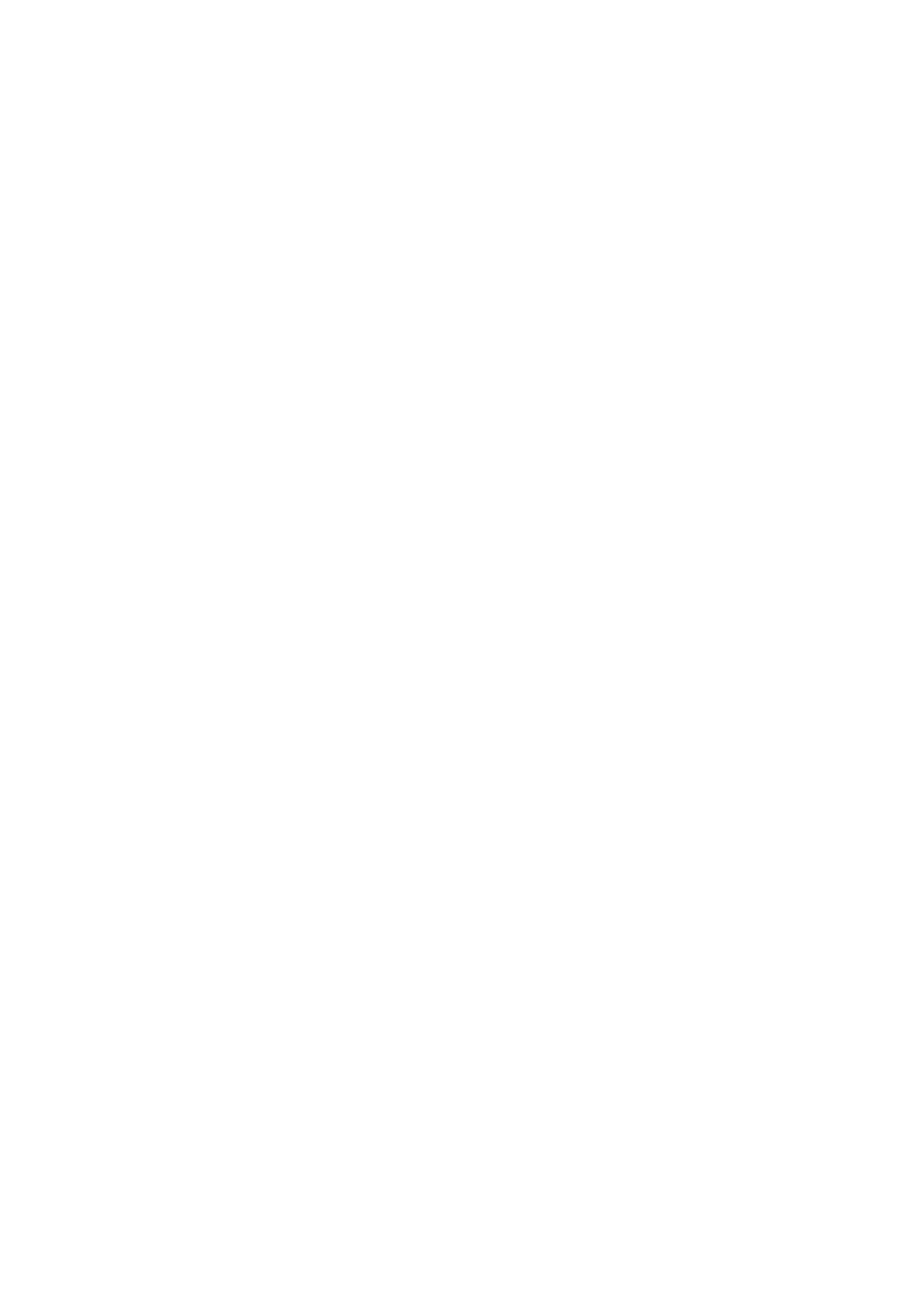# **1. Introduction to anthropometrics**

Anthropometrics is the branch of ergonomics which deals with body measurements, particularly those of size,strength and physical capacity. Good ergonomic design makes provision for the range of variability to be expected in the user population. 'Improving Operational Design' [1] points out that Korean and Japanese ship designs can assume that the height of seafarers will be about 5'6" rather than 6', and that extra length in bunks and settees may be required for European crews. Variation in user population can also affect design for safety. ABS has recently updated its ergonomic guidance [2], and gives an example of this. The International Life-Saving Appliance Code [IMO Resolution MSC.48(66)] specifies a seat accomodation of 433 mm. It was later noted [4] that in the Gulf of Mexico offshore workers were too large to fit in lifeboats. Field anthropometric measurements of Gulf of Mexico offshore workers revealed an appropriately clothed hip width of 533 mm – A potential overestimate of maximum lifeboat occupancy for this population by about 20%. A similar difference in average weight (75 kilos vs. 95 kilos) had the potential to affect buoyancy and stability. There are significant differences in the body dimensions, body shape, weight, and proportions of people living and working in different parts of the world. For example, a design range for 90% of the

British for a standing operation would also accommodate 90% of Germans but only 10% of Vietnamese. It has also been shown that even an adjustable safety helmet designed in an industrialized country cannot be fitted properly by 40% of Sri Lankans. Considerable inconvenience, accidents, injuries and low productivity have been shown to be the result of misfits between people and equipment. Workplaces, equipment, tools and protective clothing must fit the physical characteristics of the intended user population. [11].

Lessons to be learned include:

- Subpopulations may vary dramatically from a parent population;
- Where the application of anthropometric data to design can have serious safety implications, field validation studies should be considered (an example of 'honouring the seafarer' by involvement in design decisions).

The application of anthropometry to design establishes limits (or boundary conditions) for sizing equipment for human use. In essence, it defines size limits in design based on the dimensions of the anticipated population of operating and maintenance personnel. By imposing size limits in design (e.g., designing so the shortest expected operator or maintainer can reach all controls), it follows that personnel who are less demanding in their requirements will also be accommodated (e.g., have greater reach than the limiting personnel).

For any body dimension, the 5th percentile value indicates that 5% of the population will be equal to or smaller than that value, and 95% will be larger. On the other hand, the 95th percentile value indicates that 95% of the population will be equal to or smaller than that value, and 5% will be larger. Therefore, use of a design range from the 5th to the 95th percentile (for either male or female populations, but not both) values will theoretically provide coverage for 90% of that (male or female) population using those limiting dimensions, and only those smaller than the 5%, and larger than the 95% will be excluded by design.

Note that the notion of the "average person" is misleading in that an individual will vary among different anthropometric dimensions. For example, individuals who are of average (50%) stature, can be comparatively smaller or larger on other dimensions, such as arm length.

In general, there are four principles of applied anthropometrics in design: 1 Design for the Smallest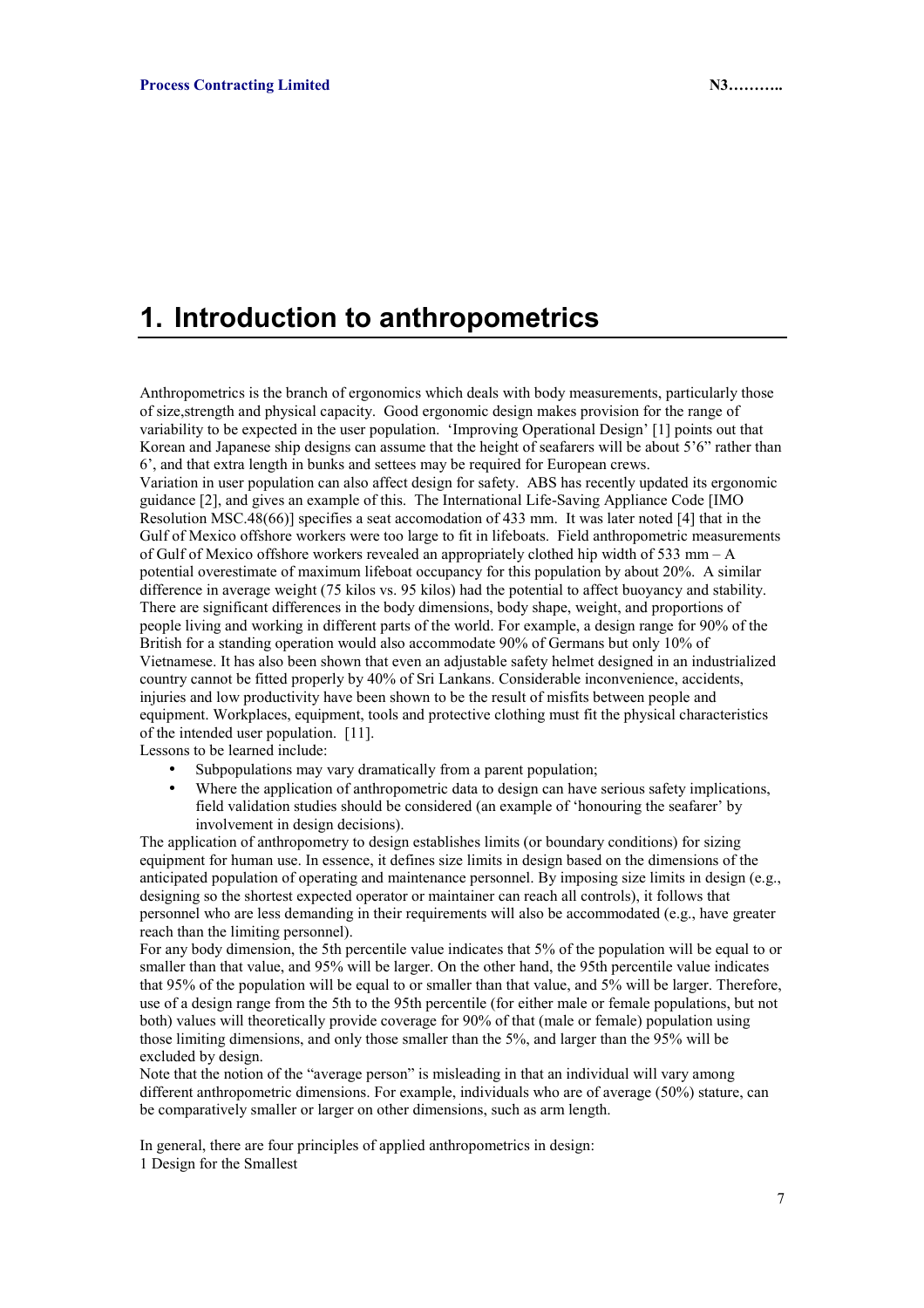This principle applies primarily to application of physical force and vertical and lateral reach distances. For example, the forces required to pull, push, or turn a handle. Usually, the maximum force that can be readily applied by the 5th percentile person for that movement is used as the criterion. Similarly, the reach of the 5th percentile person is often used as the criterion.

2 Design for the Largest

This principle applies primarily to clearances, such as escape hatches, maintenance accesses, lifeboats, walkways, and overhead clearances. Clearances generally are such that at least 95% of the expected population is accommodated. In some cases, persons whose body size exceeds the designed clearances are precluded from selection for the system.

3 Design for the Average

This principle applies to workstations that are not adjustable (e.g. fixed height tables, desks, or other work surfaces). In these situations, designing for the average person better accommodates the entire population.

4 Design for the Range

This principle is applied to determining the amount of adjustability that should be built into such things as variable height work surfaces and workstation seating (e.g., horizontal and vertical adjustability). In general, the dimension criteria used for designing adjustability readily accommodates the middle 90% of the population.

The ABS guidance [2] gives a full worked example of how to calculate headroom.

Figure 1 summarises some of the issues involved in headroom and related topics.



Figure 1. Headroom considerations

Figure 1 shows a typical headroom clearance and some related design factors.

A1, A2, A3 are allowances that may need to be made. A1 is 25 mm for normal footwear, A2 is 50 mm for height change from walking, A3 is 75 mm for a hard hat.

H1, H2, H3 are the variations in height (stature) for three different populations (5%ile to 95%ile). H1 is for N European males [2], and is compatible with the deck height (design for the maximum). H2 is taken from some data for male Philipinos [4]. H3 is a design population developed for the ATOMOS Ship Control Centre [5] and is a range from a small female to a large male for a population up to 2015 – a large range of 475 mm. As can be seen, this is (just) compatible with the deck height but with no hard hat or safety factor allowances. For the SCC to be compatible with 'design for the minimum' required raised chairs and consoles, with a decreased height for the rim of the navigation console. R1, R2 are 5%ile vertical functional reach heights for different populations. R1 is that of a S. Indian population [6] and R2 is for a UK population [7]. For Europeans, controls over walkways are not quite possible, while for a wider population they are definitely out of reach, headbangers, or both.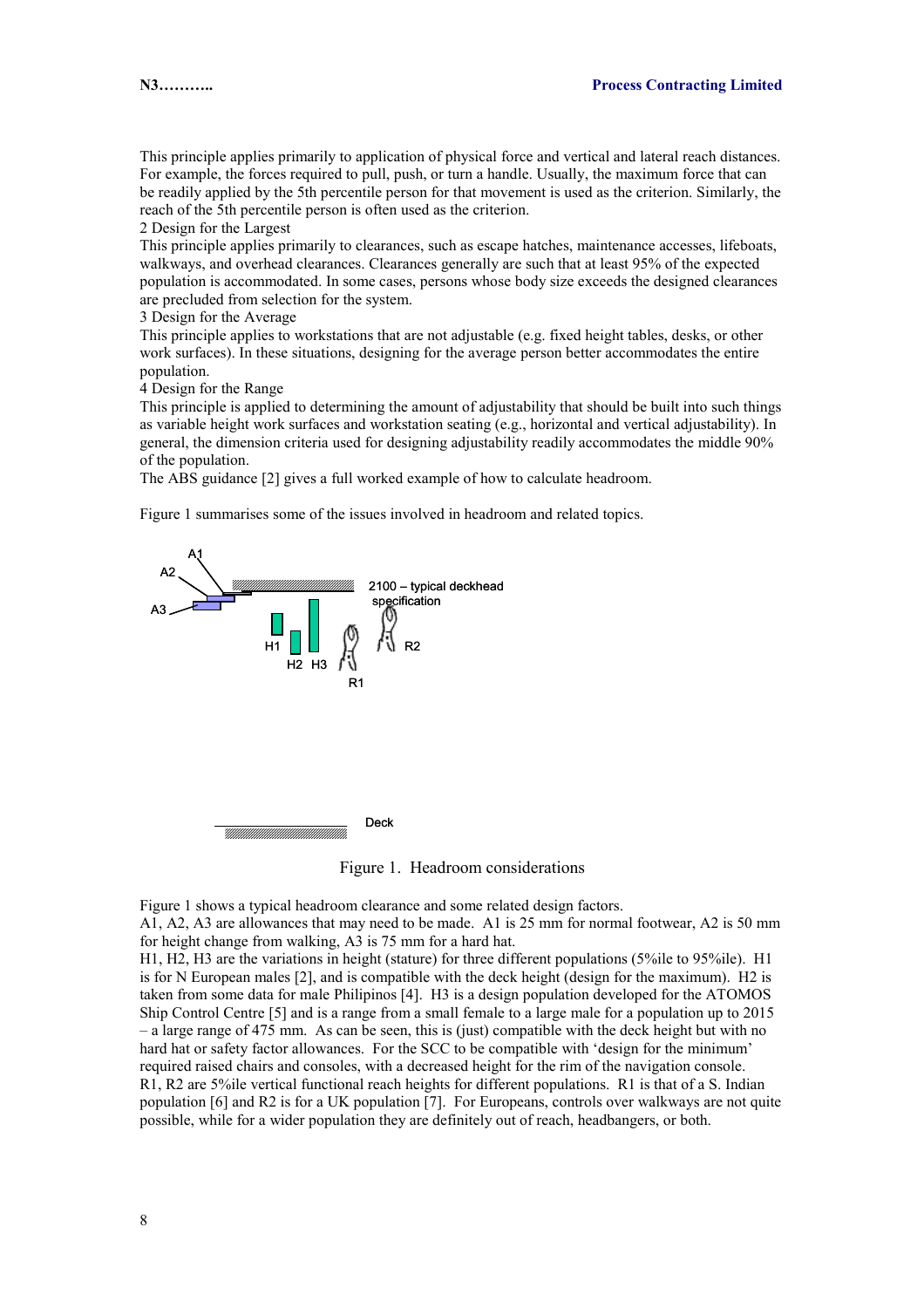# **2. Seafarer population and dimensions**

### **2.1 Nationality issues**

The seafarer population is changing. Figure 2 shows the top ten nationalities in the estimated world fleet –2002 from the SIRC database [8]. Fuller data are included in Section 5.



Figure 2 –Seafarer population

Inspection of the fuller data in Section 5 shows that the populations used for determining anthropometric dimensions now make up a very small part of the seafaring population. Some international data are given below. From a literature survey, it would appear that good data on the major parts of the seafarer population are hard to obtain.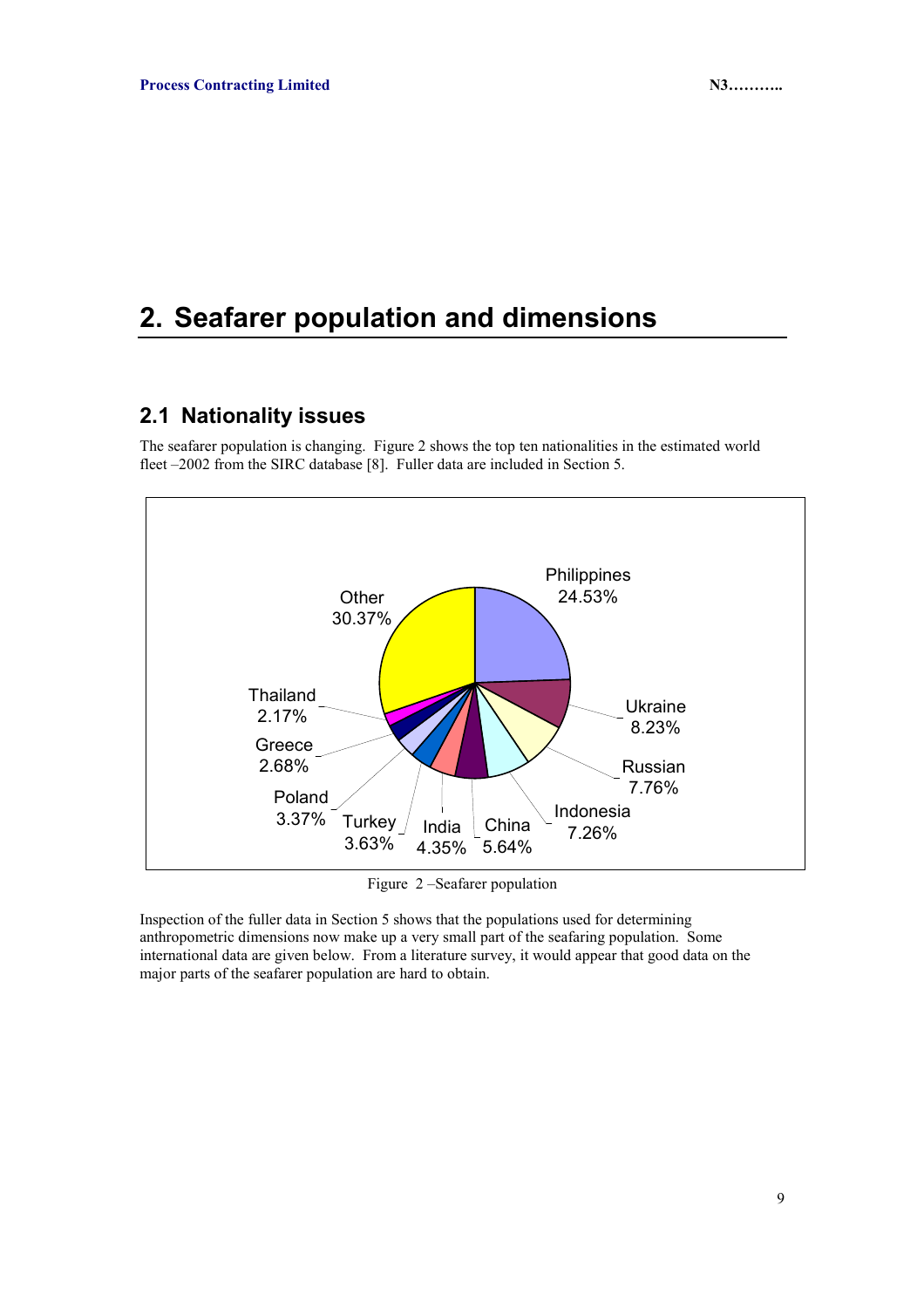



Figure  $3 - (From [2])$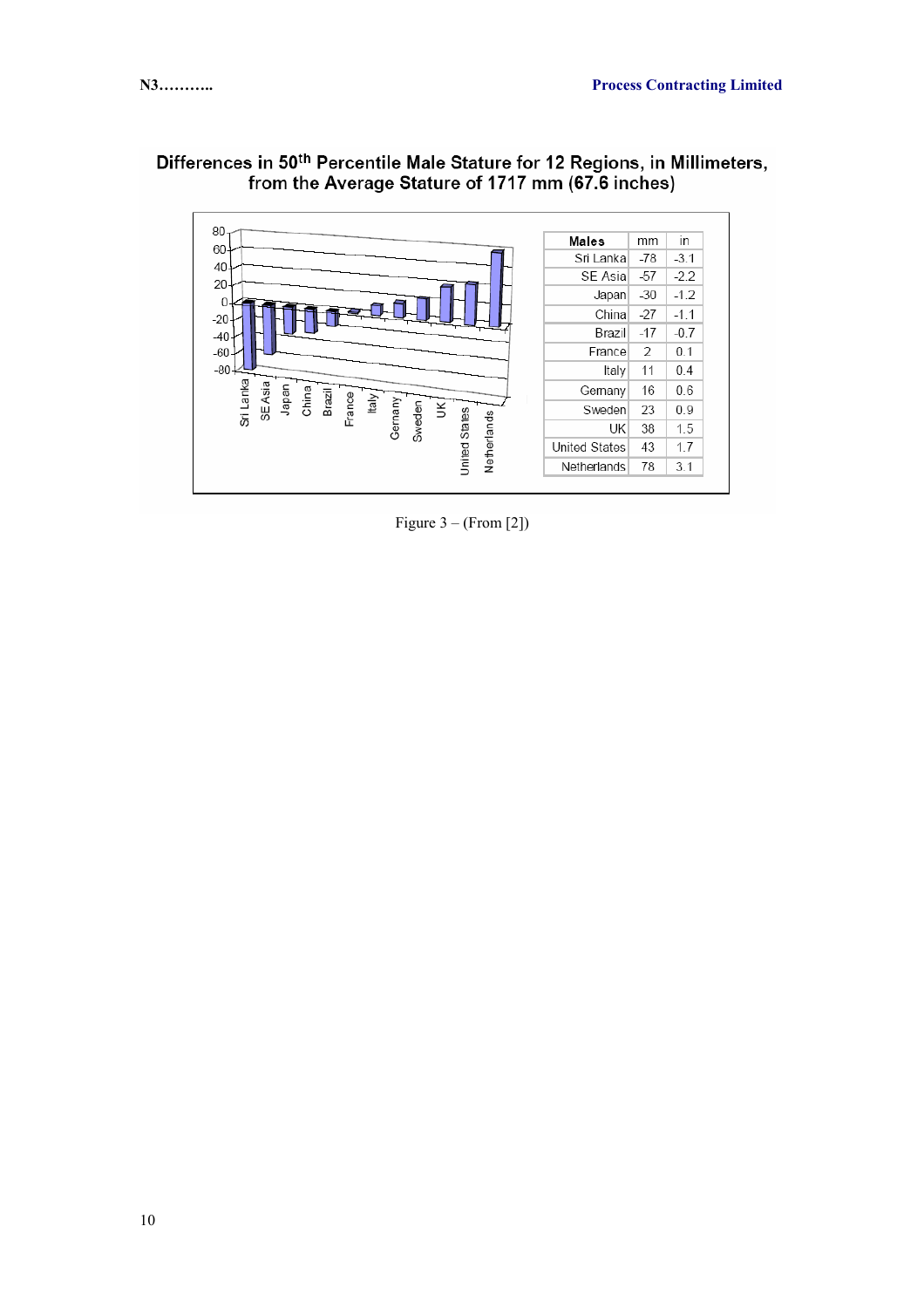| Males                                                                                                                                                                                                                                                                                                                                                                                                                                                                          |             | North America | (US) |                                 | Japan   |          |      | Southeast Asia <sup>†</sup> |                         |                   | Europe*                                                  |                    |
|--------------------------------------------------------------------------------------------------------------------------------------------------------------------------------------------------------------------------------------------------------------------------------------------------------------------------------------------------------------------------------------------------------------------------------------------------------------------------------|-------------|---------------|------|---------------------------------|---------|----------|------|-----------------------------|-------------------------|-------------------|----------------------------------------------------------|--------------------|
| (mm and inches)                                                                                                                                                                                                                                                                                                                                                                                                                                                                | 5%          | 50%           | 95%  | 5%                              | 50%     | 95%      | 5%   | 50%                         | 95%                     | 5%                | 50%                                                      | 95%                |
|                                                                                                                                                                                                                                                                                                                                                                                                                                                                                | 1644        | 1760          | 1876 | 1593                            | 1687    | $^{178}$ | 1530 | 1630                        | 1720                    | 1604              | 1728                                                     | 1847               |
| Stature (floor to top of head)                                                                                                                                                                                                                                                                                                                                                                                                                                                 | 64.7        | 69.3          | 73.9 | 62.7                            | 66.4    | 70.1     | 60.2 | 64.2                        | 67.7                    | 63.1              | 68.0                                                     | 72.7               |
|                                                                                                                                                                                                                                                                                                                                                                                                                                                                                | 862         | 923           | 984  | 855                             | 913     | 970      | 790  | S40                         | 900                     | 836               | 894                                                      | 959                |
| Seated Stature (buttocks to top of head)                                                                                                                                                                                                                                                                                                                                                                                                                                       | 33.9        | 36.3          | 38.7 | 33.7                            | 35.9    | 38.2     | 31.1 | 33.1                        | 35.4                    | 32.9              | 35.2                                                     | 37.8               |
|                                                                                                                                                                                                                                                                                                                                                                                                                                                                                | 449         | 509           | 569  | 413                             | 448     | 484      | 380  | 410                         | 430                     | 420               | 456                                                      | 496                |
| Shoulder Breadth (deltoid to deltoid)                                                                                                                                                                                                                                                                                                                                                                                                                                          | 17.7        | 20.0          | 22.4 | 163                             | 17.6    | 19.1     | 15.0 | 16.                         | 16.9                    | 16.5              | 18.0                                                     | 19.5               |
|                                                                                                                                                                                                                                                                                                                                                                                                                                                                                | 1529        | 1643          | 1758 | 1474                            | 1568    | 1661     |      |                             |                         | 1509*             | 1613*                                                    | $\tilde{\kappa}$   |
| Standing Eye Height                                                                                                                                                                                                                                                                                                                                                                                                                                                            | 60.2        | 64.7          | 69.2 | 58.0                            | 61.7    | 65.4     |      |                             |                         | 59.5*             | 63.4                                                     | 67.7               |
|                                                                                                                                                                                                                                                                                                                                                                                                                                                                                | 733         | 793           | 853  | 726                             | 775     | 832      | 680  | 730                         | 780                     | 740 <sup>#</sup>  | 796‡                                                     | $851^{\ddagger}$   |
| Seated Eye Height (buttocks to eye)                                                                                                                                                                                                                                                                                                                                                                                                                                            | 28.9        | 31.2          | 33.6 | 28.6                            | 30.5    | 32.8     | 26.8 | 28.7                        | 30.7                    | $29.1^{\ddagger}$ | $31.3^{\ddagger}$                                        | $33.5^{\ddagger}$  |
| Back of Knee Height (approximate maximum seat                                                                                                                                                                                                                                                                                                                                                                                                                                  | $rac{4}{3}$ | 450           | 496  | 369                             | 408     | 447      | 380  | 415                         | 445                     | 425               | 473                                                      | 521                |
| height)                                                                                                                                                                                                                                                                                                                                                                                                                                                                        | 15.9        | 17.7          | 19.5 | 14.5                            | 16.1    | 17.6     | 15.0 | 16.3                        | 17.5                    | 16.7              | 18.6                                                     | 20.5               |
| $\overline{c}$<br>Forward functional reach (back of shoulder                                                                                                                                                                                                                                                                                                                                                                                                                   | 342         | 909           | 975  | 758                             | 820     | 882      | 730  | 780                         | 820                     | 711 <sup>‡</sup>  | $771$ <sup>#</sup>                                       | $827^{4}$          |
| fingertips)                                                                                                                                                                                                                                                                                                                                                                                                                                                                    | 33.1        | 35.8          | 38.4 | 29.8                            | 32.3    | 34.7     | 28.7 | 30.7                        | 32.3                    | $28.0^{4}$        | 30.4 <sup>‡</sup>                                        | $32.6^{4}$         |
| Standing Overhead Reach (floor to tip of extended                                                                                                                                                                                                                                                                                                                                                                                                                              | 2067        | 2237          | 2407 | 1959                            | 2121    | 2282     |      |                             |                         |                   |                                                          |                    |
| middle finger)                                                                                                                                                                                                                                                                                                                                                                                                                                                                 | 81.4        | 88.1          | 94.8 | <b>LZ1</b>                      | ŋ<br>ఐ, | 89.8     |      |                             |                         |                   |                                                          |                    |
|                                                                                                                                                                                                                                                                                                                                                                                                                                                                                | 737         | 796           | 856  | 682                             | 735     | 787      |      |                             |                         | 711               | 771                                                      | 827                |
| Arm Length (finger tip to shoulder)                                                                                                                                                                                                                                                                                                                                                                                                                                            | 29.0        | 31.3          | 33.7 | 26.9                            | 28.9    | 31.0     |      |                             |                         | 28.0              | 30.4                                                     | 32.6               |
|                                                                                                                                                                                                                                                                                                                                                                                                                                                                                | 312         | 372           | 432  | 299                             | 328     | 357      |      |                             |                         | $310^4$           | .<br>344                                                 | $368$ <sup>*</sup> |
| Hip Breadth                                                                                                                                                                                                                                                                                                                                                                                                                                                                    | ε<br>ā.     | Ó.<br>4.      | 17.0 | S.<br>$\equiv$                  | 12.9    | 14.      |      |                             |                         | 'n<br>Ξ,          | $13.5$ <sup>*</sup>                                      | 14.5               |
| Organization, 1990. The data in this source dates to the middle 1960's and may be out of date. For males, regional growth in the area since that time is approximately 29 mm<br>in stature, or an increase of about 2%. Given this, users of the Southeast Asia data for males may consider scaling stature, leg length,<br>Represented by Brunei, Indonesia, Laos, Malaysia, Philippines, Singapore,<br>The data contained in the above table are true to the source document |             |               |      | Thailand, and Viet Nam. Source: |         |          |      |                             | and reach dimensions by |                   | International Data on Anthropometry. International Labor | a factor of 1.02.  |
| Represented by data from Sweden, Germany, Italy, and France. Source: ADULTDATA: The Handbook of Adult Anthropometric and Strength Measurements - Data for<br>Design Safety. Institute for Occupational Ergonomics, University of Nottingham, UK. 1998                                                                                                                                                                                                                          |             |               |      |                                 |         |          |      |                             |                         |                   |                                                          |                    |

Essential International Anthropometric Data for Males

Figure 4 – from [2]. The (fairly old) ILO reference cited (based on older data again) is still the major source of international data.

German population data.

French population data.

 $\ddot{}$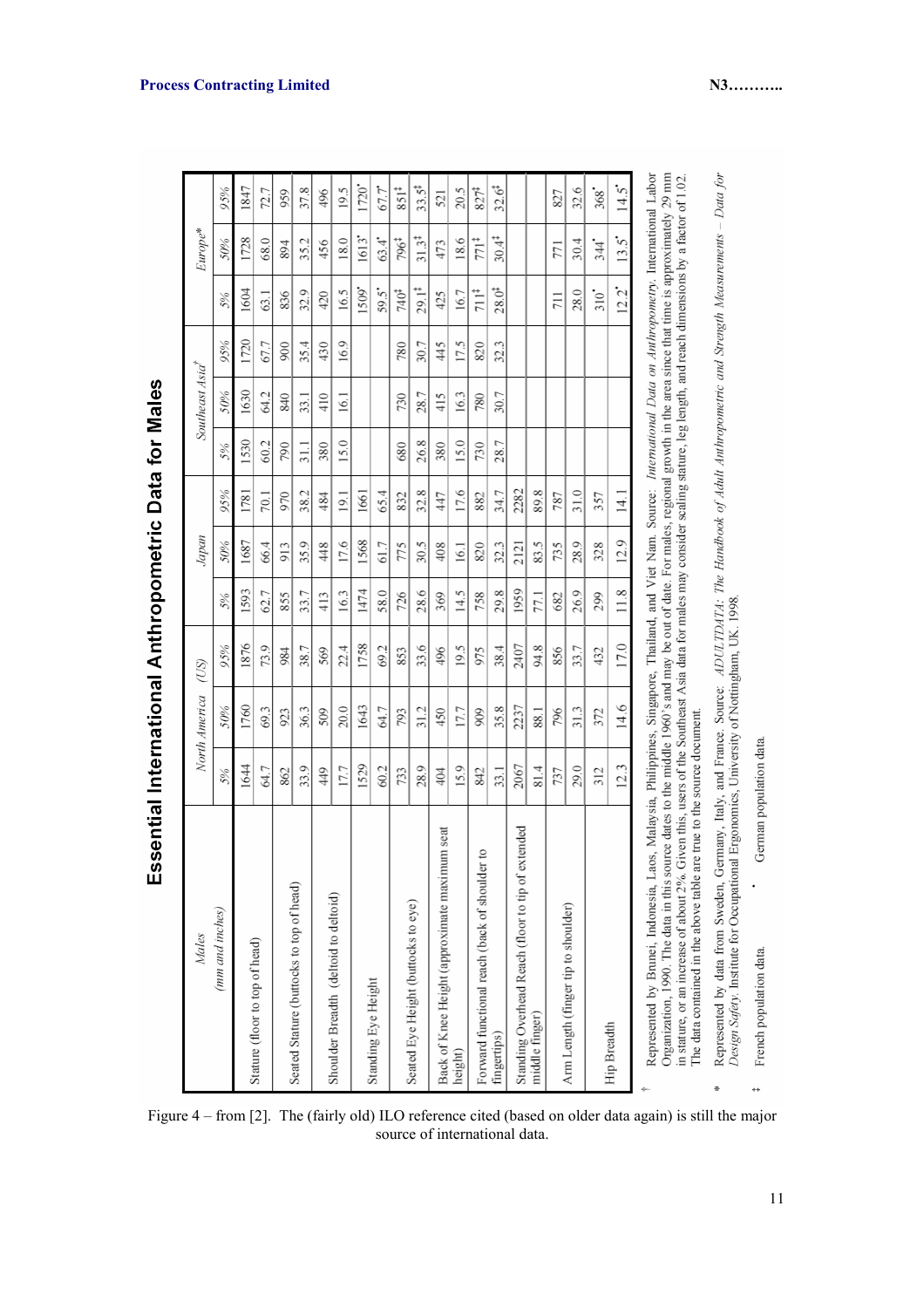The existing ISO 8468 designed for the 2.5%ile to the 97.55ile population. This is good practice. Less good, but also common, is to design for the 5<sup>th</sup> to 95<sup>th o</sup> ile range. By designing for the greater range, the standard has stood the test of time in terms of being more able to aocommodate the increasing height of the European population, and the shorter stature of the Pacific population.

| Source        | Short stature   | Tall stature     | Sitting height   |
|---------------|-----------------|------------------|------------------|
|               | Short female    | Tall male height | Short female 830 |
| <b>ATOMOS</b> | height: 1551 mm | 2026 mm          | mm. Tall male    |
|               |                 |                  | 1029.            |
| [6] S Indian  | 5% ile 1509 mm  |                  |                  |
| [4] Filipino  | 5\% ile 1550    | 95% ile 1745     |                  |
| (ABS) S China | 5%ile 1610 mm   |                  |                  |
| male          |                 |                  |                  |

Some dimensions extracted from the literature follow:

It has been argued that the Pacific rim population will become taller with increasing industrialisation and better health and nutrition. The author is not able to confirm or deny this assertion, or to find any timescales for when it might reach a comparable state to US or European populations. There has been some publicity lately on the recent findings that the European population is (unlike the US) continuing to get taller, while the US population is getting fatter.

The ATOMOS view was that anthropometric measurements from the year 1988-1989 are outdated when designing a workspace which will be operative until the year 2015. From the year 1989 to 2015 the mean average height for Dutch male is expected to shift from 1810 to 1852 mm (26 x 1.6 mm = 41.6 mm). For the design of workspaces we should take into account extrapolated anthropometric measurements. The ergonomic study for the ATOMOS designs is based on the anthropometric database Antro >95 (Daanen et al., 1997). The database is a survey of measured body dimensions of Dutch high school students in their final year. The results from the survey are also extrapolated to determine the anthropometric measure¬ments of a fully grown young Dutch adult population for the year 2015, and based on a constant secular growth shift.

### **2.2 Gender issues**

ILO has pointed out the increasing number of women seafarers [9]. Women represent only 1-2 per cent of the world's 1.25 million seafarers. However, in the cruise line sector, they represent 17-18% of the workforce. Ninety-four per cent of women are employed on passenger ships (with 68% on ferries and 26% on cruise ships) and 6% are employed on cargo vessels (i.e., container ships, oil tankers, etc.). As for jobs, there are women shipmasters and chief engineers, as well as other officers. However, generally, women are working as hotel staff on passenger ships.Of this latter group, 51.2% of women at sea come from OECD countries, 23.6% from Eastern Europe, 9.8% from Latin America and Africa, 13.7% from the Far East, and 1.7% from south Asia and the Middle East.

Using limiting dimensions for males and females (5th percentile female and 95th percentile male) will accommodate approximately 94% of the entire design population (since over 99% of males are larger than the 5th percentile female, and over 99% of females are smaller than the 95th percentile male, so few small males, or large females, are excluded). This was the approach taken, in a European context, by ATOMOS. It is interesting to note that by designing for European females (on equality grounds) they are also going a long way towards designing for the Pacific male population.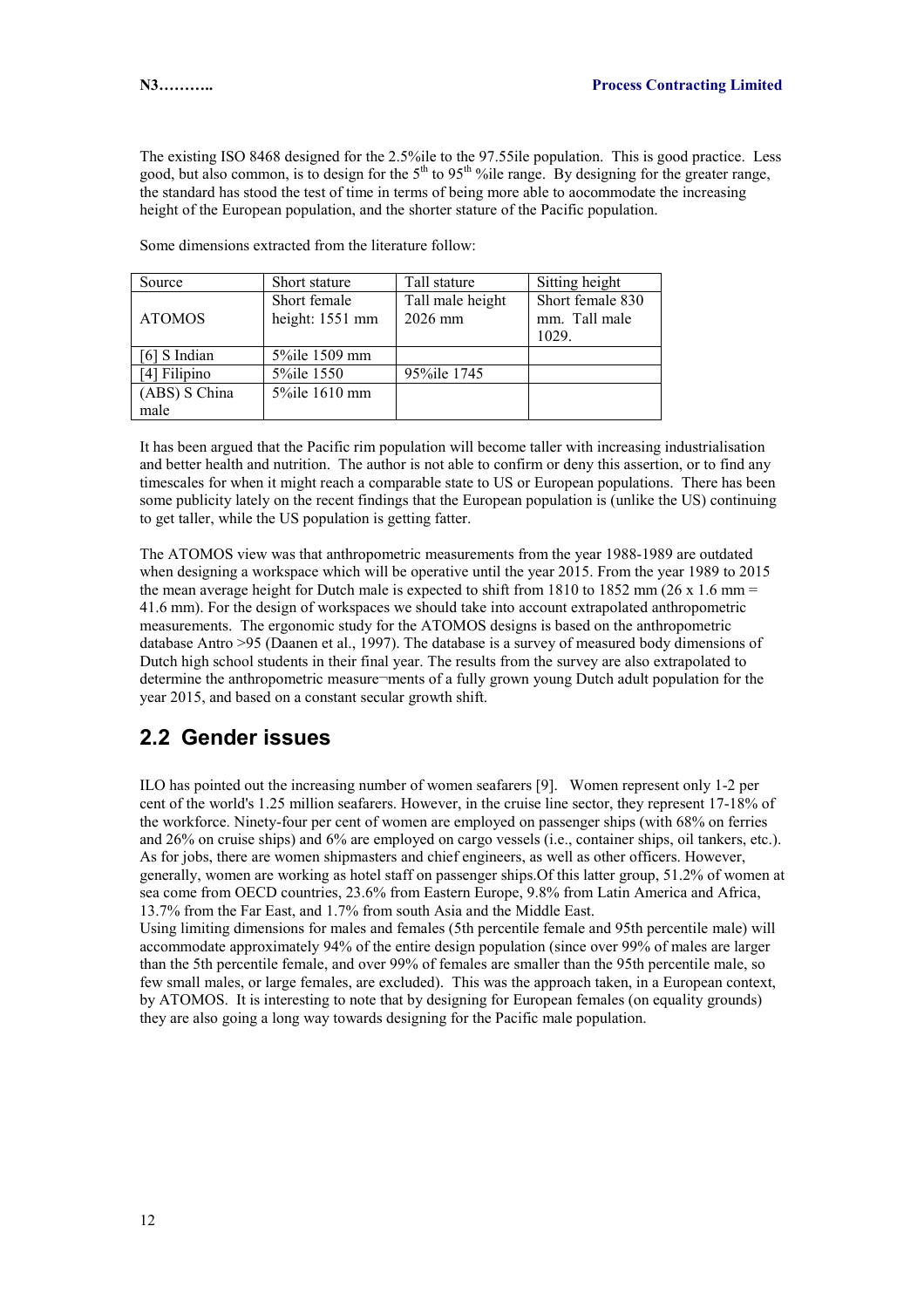# **3. Console dimensions**

| Some ATOMOS considerations were:         |  |
|------------------------------------------|--|
| Work chair (for desk height: 720-750 mm) |  |

| ork chair (for desk height: 720-750 mm) |                    |
|-----------------------------------------|--------------------|
| Seat Width W                            | $420\forall 20$ mm |
| Seat Height H (if fixed)                | 450 mm             |
| Seat Height H (pref.adjust.)            | $460\forall 40$ mm |
| Seat Length L                           | $400\forall 20$ mm |
| Armrest Height A                        | 240∀10 mm          |
| Armrest to SF D                         | $150 \text{ mm}$   |
| Width between Arms S                    | $500$ mm           |
| Seat-back Height B                      | 300∀50 mm          |
| Seat-back Angle $\beta$                 | 110E - 135E        |
| Seat Angle $\alpha$                     | 5E - 13E           |
| Back-radius Top R                       | $400$ mm           |
| Space O                                 | $120 \text{ mm}$   |
|                                         |                    |

| Pedestal chair (for desk height: $750 + X$ mm) |                      |
|------------------------------------------------|----------------------|
| Seat height H (if fixed)                       | $X+450$ mm           |
| Seat Height H (pref.adjust.)                   | $X+460\forall 40$ mm |
| Footrest Height F                              | $X$ mm               |
| Other dimensions as for work-chair (above).    |                      |

MIL STD 1472F dimensions

| TABLE XIV. Standard console dimensions |
|----------------------------------------|
|----------------------------------------|

|                                                       | MAILIMIM TOTAL<br>CONSOLE HEIGHT FROM<br>STANDING SURFACE            | SUGGESTED VERTICAL<br>DIMENSION OF PANEL<br>(INCLUDING SILLS) | WRITING SURFACE:<br>SHELF HEIGHT FROM<br>STANDING SURFACE                                     | SEAT HEIGHT FROM<br>STANDING SURFACE<br>AT MIDPOINT OF G    | MAXIMUM<br>CONSOLE<br><b>WIDTH</b><br>(NOT SHOWN)                             |
|-------------------------------------------------------|----------------------------------------------------------------------|---------------------------------------------------------------|-----------------------------------------------------------------------------------------------|-------------------------------------------------------------|-------------------------------------------------------------------------------|
| 1. SIT (WITH VISION<br>OVER TOP)*                     | $1.170 = (46 in)$<br>$1.335 \pm (52.5 \pm n)$<br>$1.435 = (56.5 in)$ | 520 mm (20.55 in)<br>520 mm (20.55 in)<br>520 mm (20.55 in)   | O<br>$650$ mm $(25.5 \text{ in})$<br>$010$ mm $(32 \text{ in})$<br>$910$ mm $(36 \text{ in})$ | D<br>435 mm (17 in)<br>595 mm (23.5 in)<br>695 mm (27.5 in) | $1.120 = (44 \text{ in})$<br>$1.120 \pm (44 \text{ in})$<br>$1.120 = (44 in)$ |
| 2.<br>SIT (WITHOUT<br>VISION OVER TOP)                | $1.310 = (51.5 in)$<br>$1.470 = (58.0 in)$<br>$1.570 = (62.0 in)$    | 660 mm (26 in)<br>660 mm (26 in)<br>660 mm (26 in)            | $650$ mm $(25.5 \text{ in})$<br>$010$ am $(32 \text{ in})$<br>$910$ mm $(36$ in)              | 435 mm (17 in)<br>595 mm (23.5 in)<br>695 mm (27.5 in)      | 910 mm (36 in)<br>910 mm (36 in)<br>910 mm (36 in)                            |
| 3.<br>SIT-STAND (WITH<br>STANDING VISION<br>OVER TOP) | $1.535 = (60.5 in)$                                                  | $620$ mm $(24.5$ in)                                          | $910$ mm $(36 \text{ in})$                                                                    | 695 mm (27.5 in)                                            | 910 mm (36 in)                                                                |
| STAND (WITH<br>я.<br>VISION OVER TOP)                 | $1.535$ m $(60.5$ in)                                                | $620$ mm $(24.5$ in)                                          | $910 = (36 in)$                                                                               | NA.                                                         | $1.120 = (44 \text{ in})$                                                     |
| STAND (WITHOUT<br>5.<br>VISION OVER TOP)              | $1.830 = (72 \text{ in})$                                            | $910$ mm $(36$ in)                                            | $910$ mm $(36$ in)                                                                            | NA.                                                         | 910 mm (36 in)                                                                |

THE RANGE IN "A" IS PROVIDED TO ALLOW LATITUDE IN THE VOLUME OF THE LOWER FART OF THE CONSOLE: NOTE RELATIONSHIP TO "C" AND "D".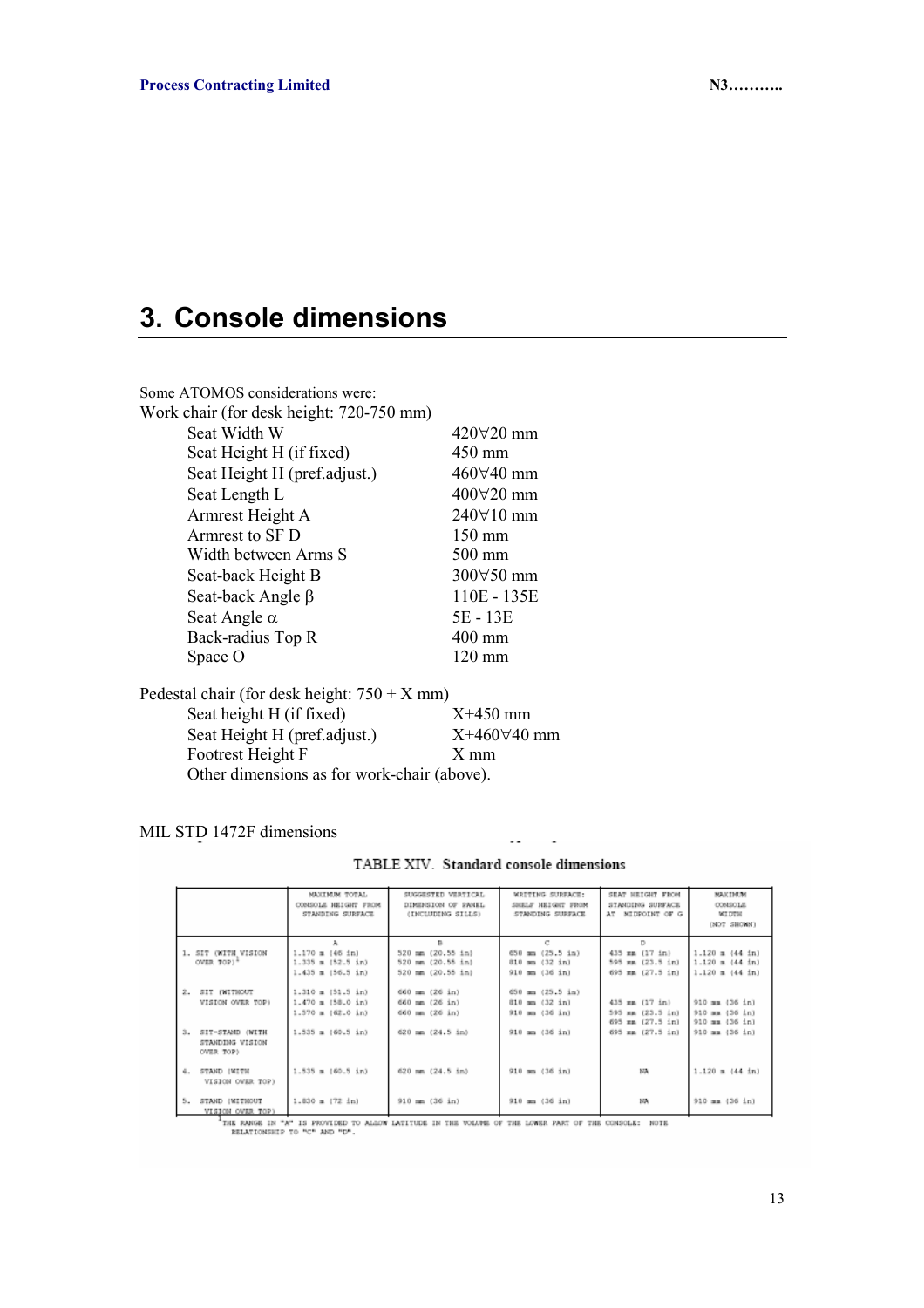

\*\*SINCE THIS DIMENSION MUST NOT BE EXCEEDED, A HEEL CATCH MUST BE ADDED TO THE CHAIR IF "D" EXCEEDS 460 mm (18 in.).

NOTE: A SHELF THICKNESS OF 25 mm (1 in.) IS ASSUMED. FOR OTHER SHELF THICKNESS, SUITABLE ADJUSTMENTS SHOULD BE MADE.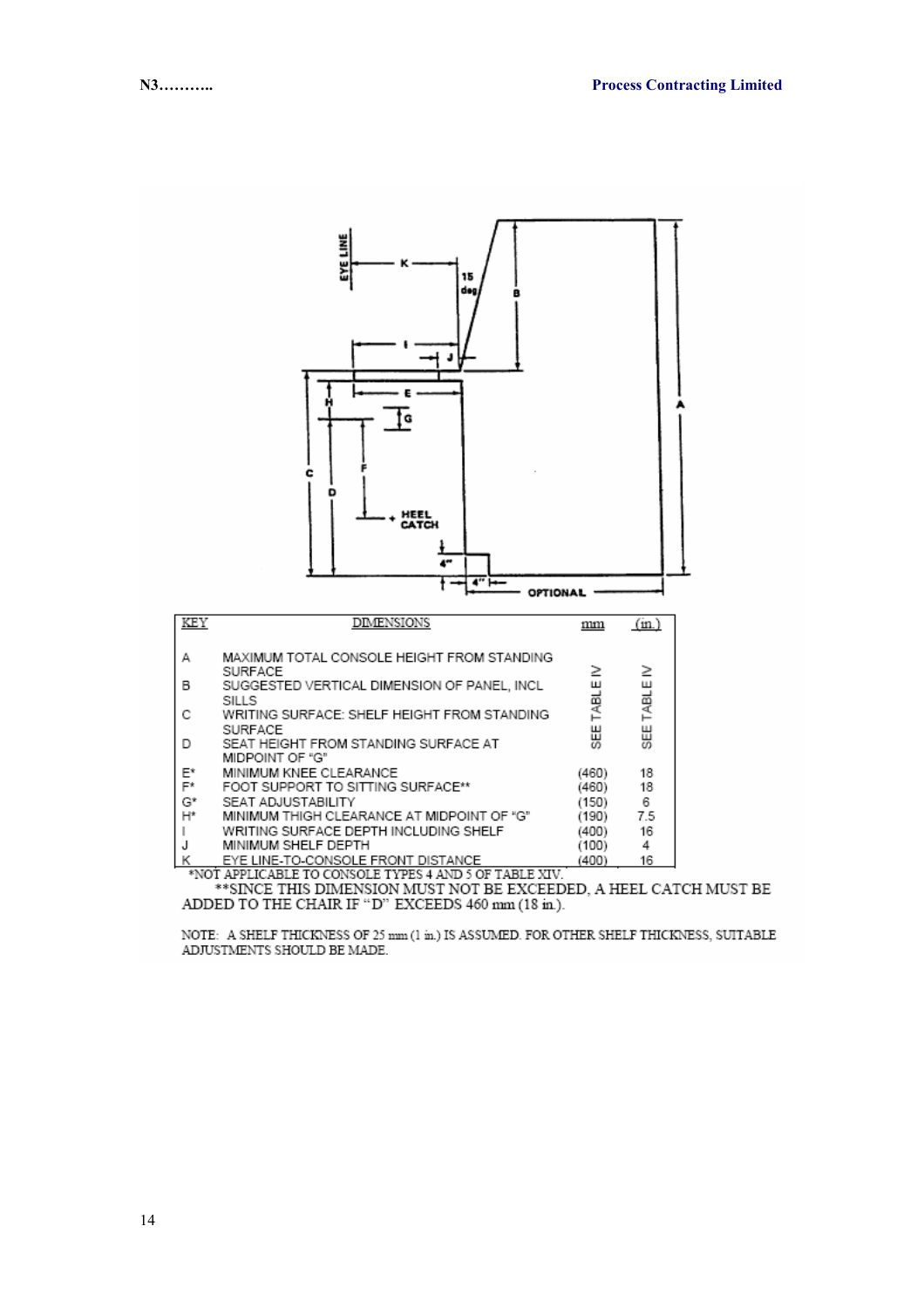



**FIGURE 1** Console Configuration and Dimensions for Standing Positions

**FIGURE 4** Console Configuration and Dimensions for Sitting Positions



 $\overline{2}$ 

The intertion of this figure is only to demonstrate solutions based on exponentic principles.<br>Profound knee well width for eiting position is 600 mm, minimum 500 mm.<br>The height measurements of consoles for only a sitting p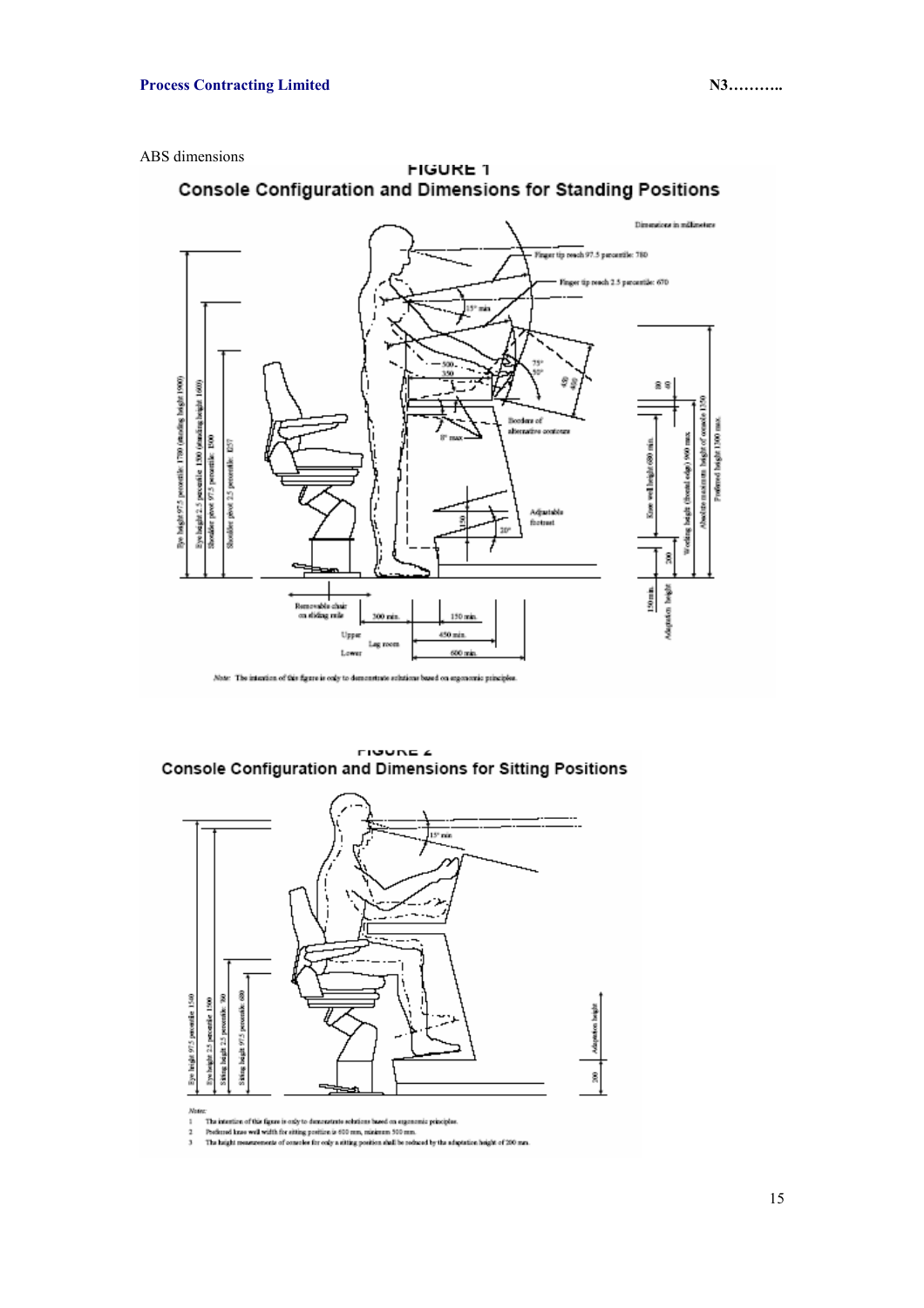#### **BDEAP** dimensions

#### Guidance note:

To provide a functional reach from standing position, the height of console desktops above bridge deck surface should be 800 mm and not less than 750 mm. The sitting height is governed by the elbow height in relation to console desktop.



To provide a functional reach of equipment and easy operation of controls from sitting position, the elbow height of the operator should preferably be 50 mm higher than the console desktop and not less than the height of the desktop.

To provide the elbow height required for persons of different size and build in relation to the console desktop, it should be possible to adjust the height of the seat to allow an elbow height of 240 mm +/- 55 mm above the seat. It should be possible to adjust chair armrests accordingly, if installed, and to fold the ammests away.



#### Guidance note:

The leg room should have a depth of 450 mm and not less than required for a person sitting at a working position 350 nm from the console (chair backrest 440 nm from the edge of the console, requiring a leg room depth of at least 230 mm.)

B 7.6 The consoles forming the front workstations shall not be higher than required for efficient use in standing position and shall not obstruct the fields of vision over the lower edge windows in front of the workstation from sitting position.

#### Guidance note:

The console height should not exceed 1200 mm. This console height may be accepted for installation at a distance of 350 mm or more from the window, also if it interferes with the line of sight from an eve height of 1400 mm. providing the height of the chair can be adjusted to compensate for the interference.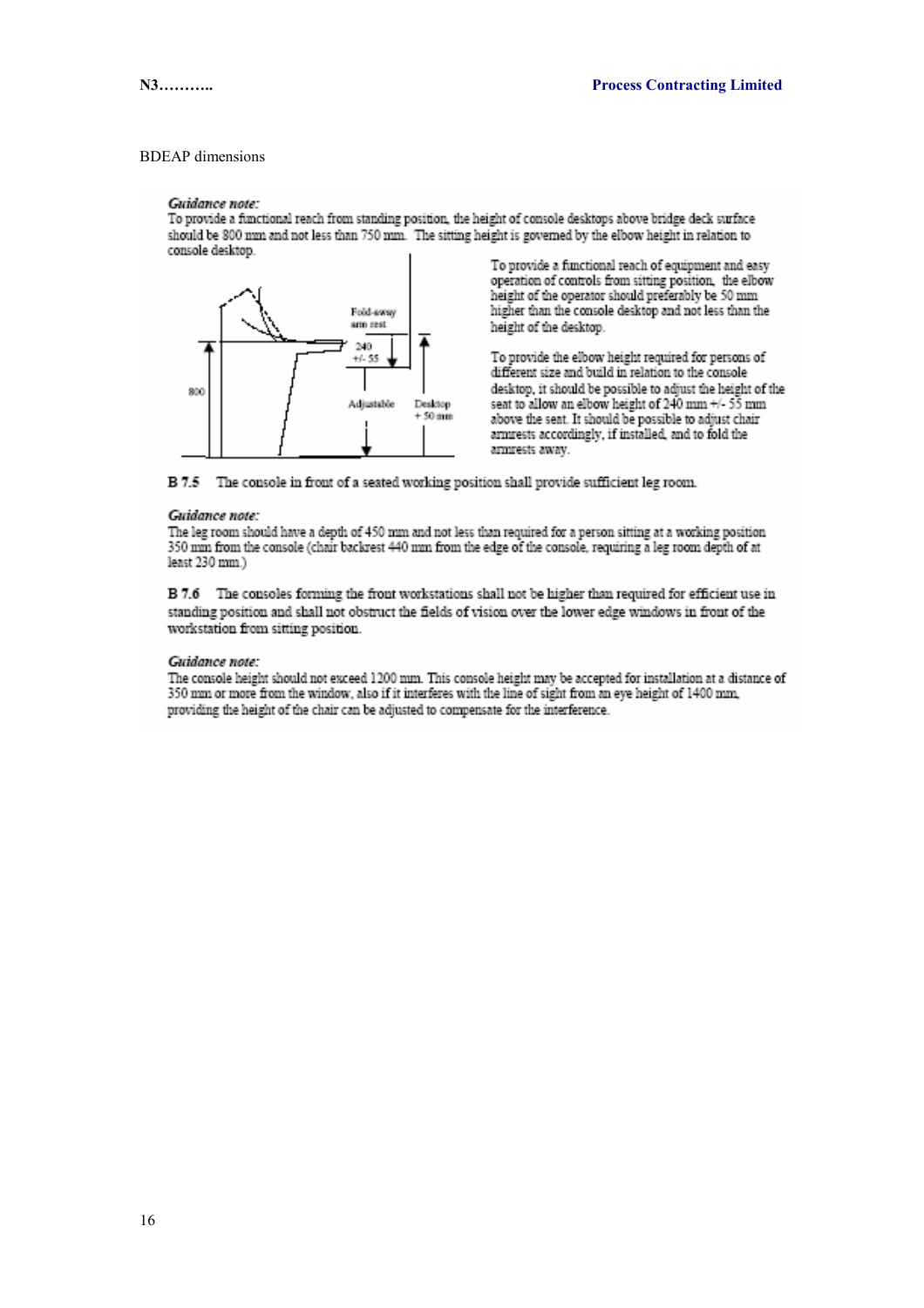

Note: See B6.3 for eye heights at standing position

B 7.7 Consoles within the required fields of vision aft of the front workstation consoles shall not obstruct the horizontal line of sight from the sitting eye height.

#### Guidance note:

The height of the consoles should be 100 mm lower than the horizontal line of sight and should not exceed 1300 mm.

B 7.8 When a chair is installed at a workplace for operations in both standing and seated position, it shall be fastened to rails allowing fore and aft movement of the seat to enable easy reach of equipment when seated and sufficient room to stand in front of the console when the chair is pushed back. It shall be possible to adjust the height of the seat to suit users of different heights for optimum view and reaching distance and ammests, if provided, shall be of fold away type and preferably adjustable in height.

#### Guidance note:

The seat height of the chair should be adjustable from 550 to 670 mm above the deck surface. The movement in fore-aft direction should allow the front edge of the seat to be positioned at the edge of the front console and to allow a free space of at least 700 mm between the chair and console when moved in aft direction. Armrests should preferably be adjustable from 185 and 295 mm above the seat if installed.

MSC/Circ. 982 dimensions

#### 5.3.1.4 Console Height

The top of the consoles should not exceed a beight of 1200 nm.

#### 5.3.1.5 Console Leg Room

The upper leg room of the console should have a minimum of 450 nm in depth and the lower leg room a minimum of 600 nm in dooth.

#### 5.3.1.6 Chart Table Dimensions

The chart table should be large enough to accommodate all chart sizes normally used internationally for navigation.

#### 5.3.1.7 Chair Design

Chairs at workstations designed for a sitting position should be capable of rotating with the foot rest being arrested, adjustable in height, and capable of being arrested on the floor. Chairs should be movable out of the operating area.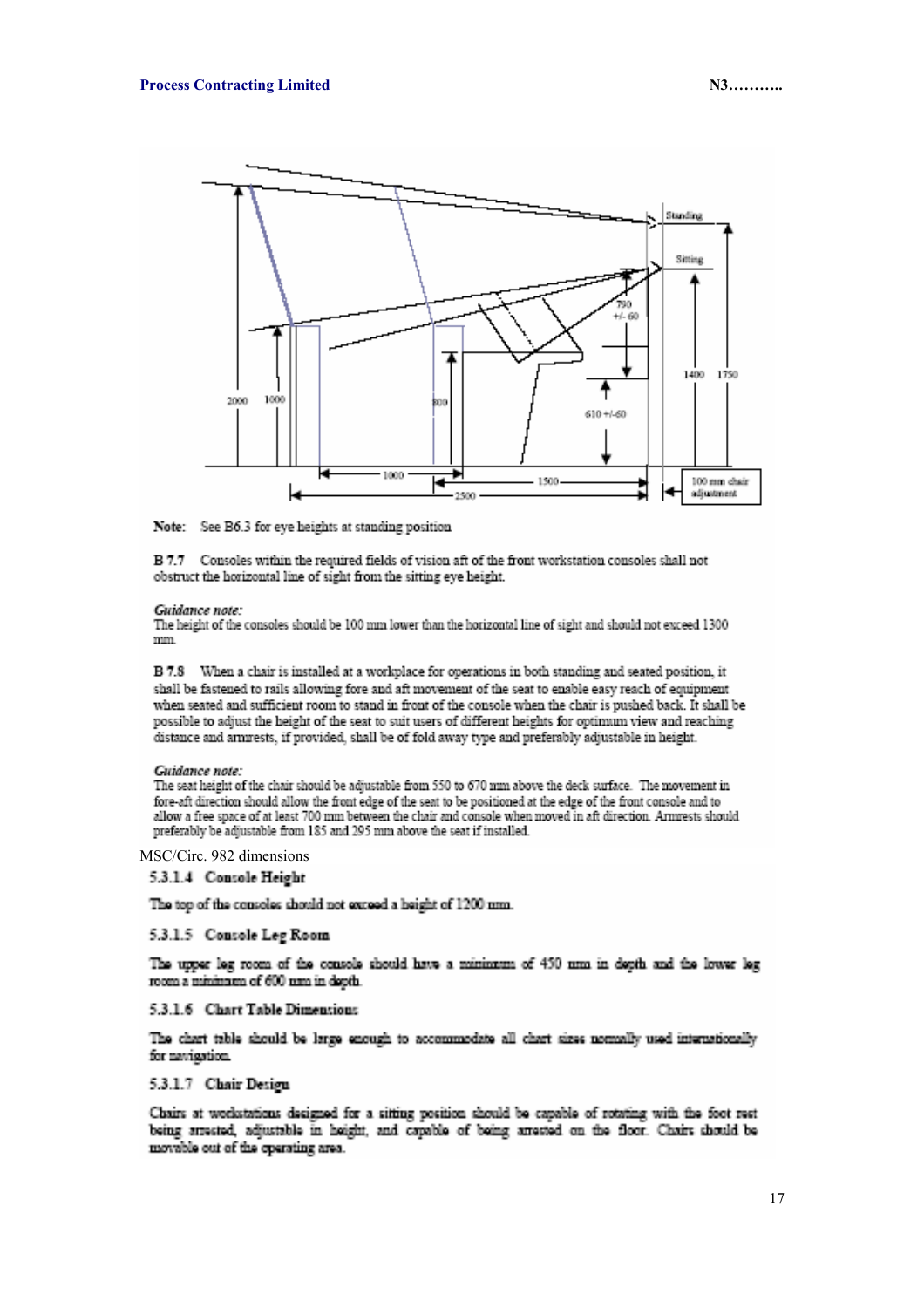### ISO 8468 dimensions

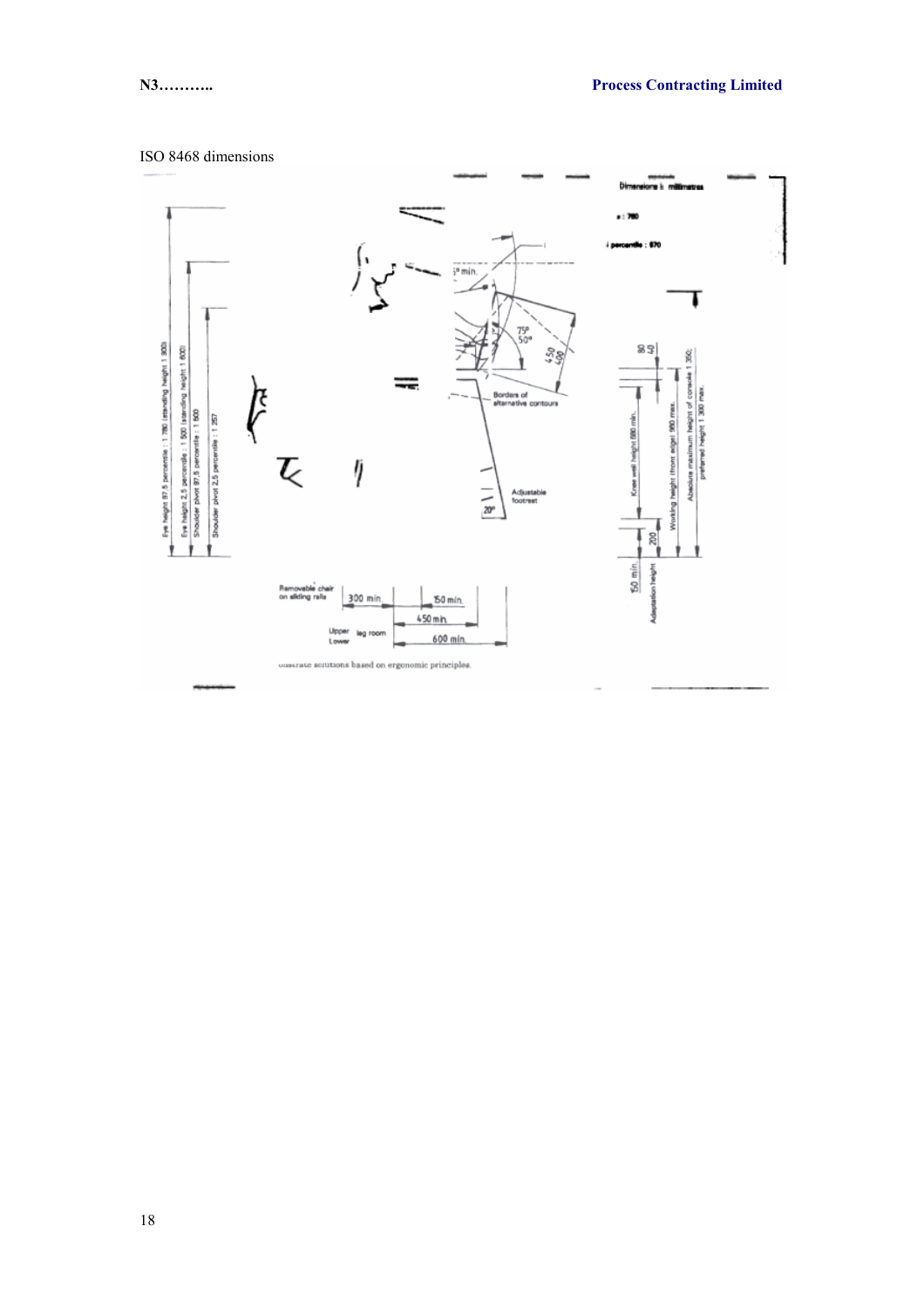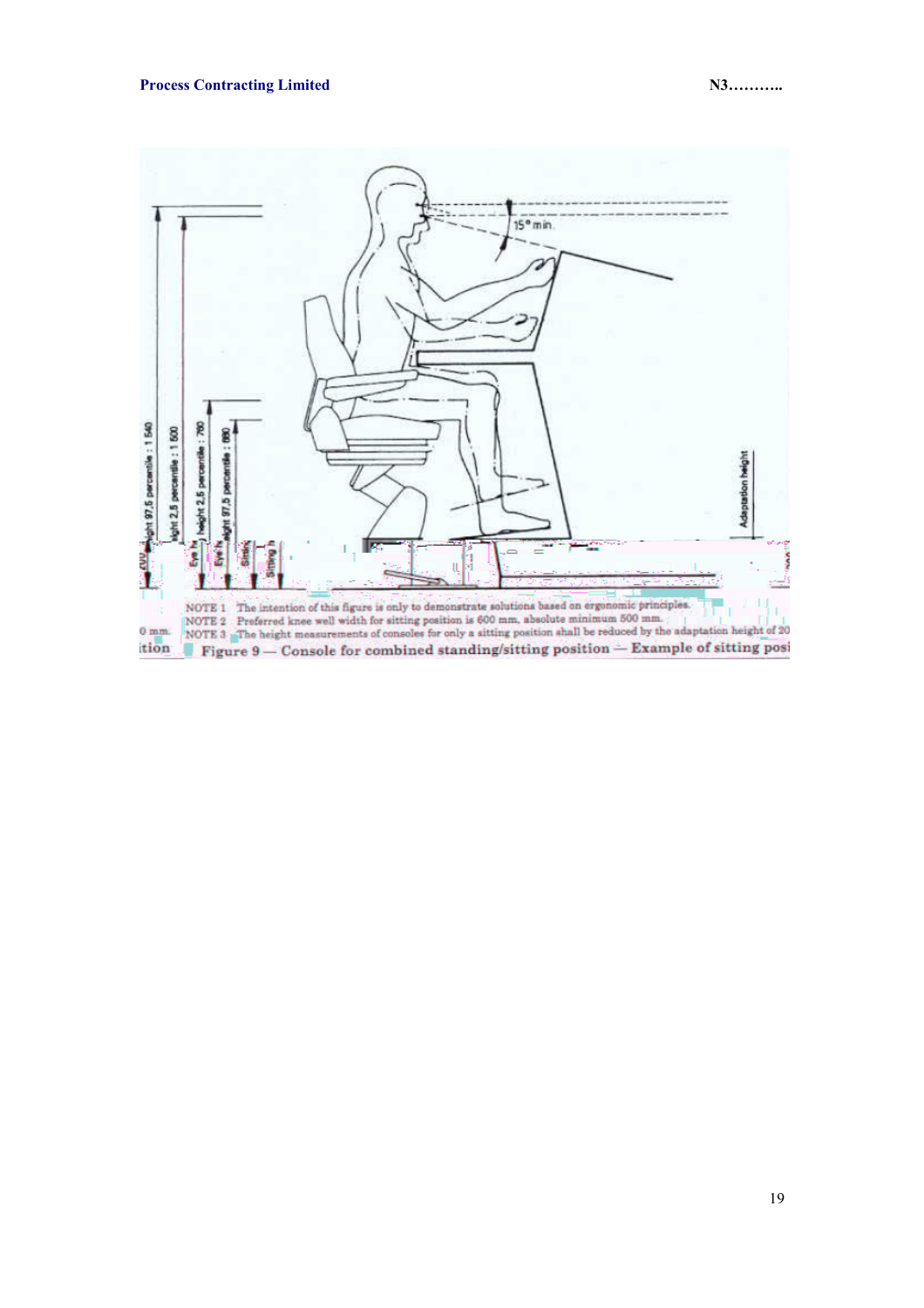

Inferred dimensions from ATOMOS bridge design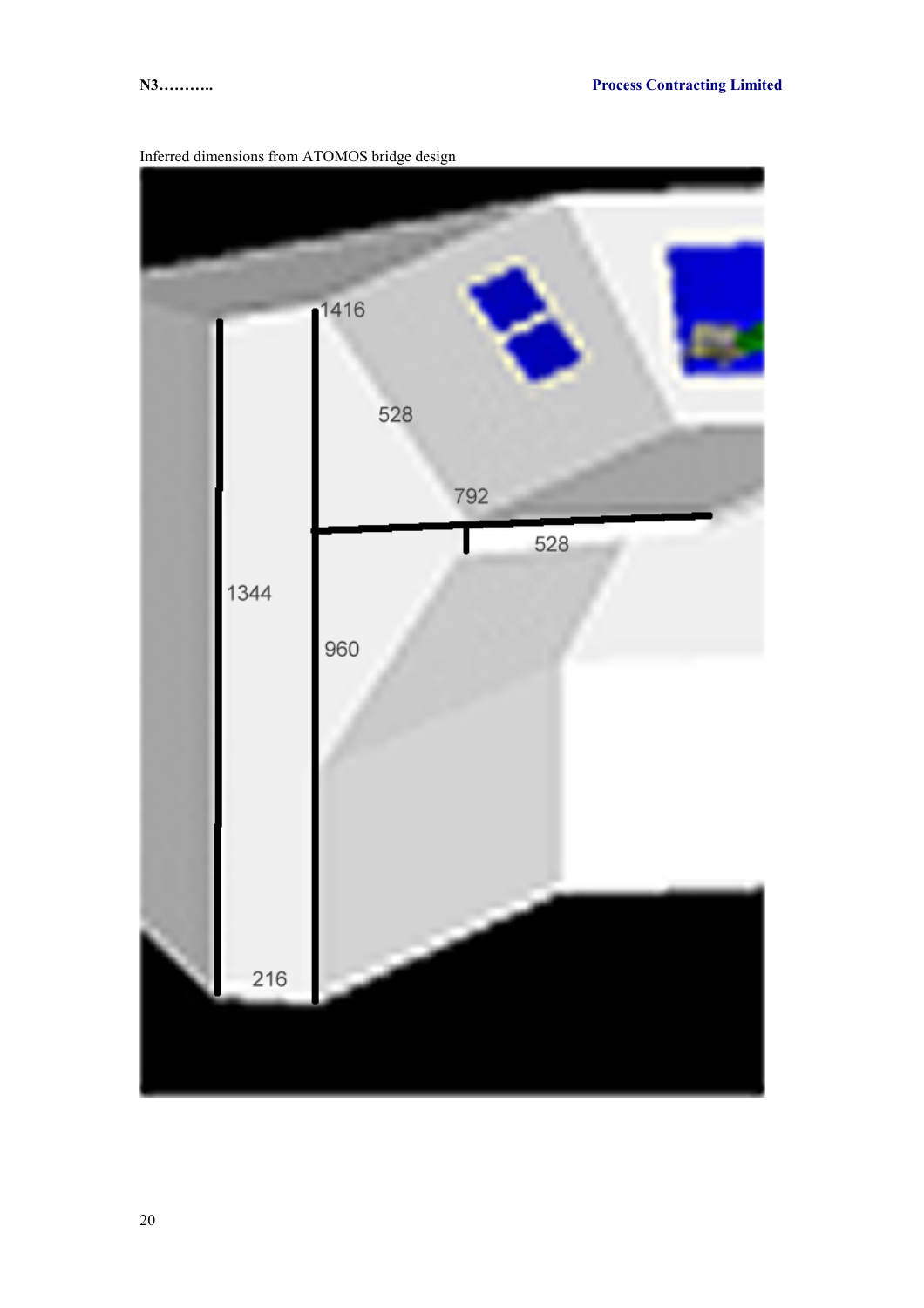## **4. References**

1. Improving operational design through teamwork. The Nautical Institute, 1998 ISBN 1 870077 47 4. 2. Guidance notes for the application of ergonomics to marine systems, ABS 2003. Download number 86 at http://www.eagle.org/rules/downloads.html (Other ergonomic guidance can also be downloaded from here).

3. Safety Alert No. 192, Water Survival Craft (January 2001) of the United States Minerals Management Service.

4. Frith, J., Morris, J., Dreyfuss in Asia. Applicability of US/European anthropometric statistical data to other racial groups. Ergonomics International 88, Proceedings of the 10th Congress of the International Ergonomics Association, Sydney, Australia, 1-5 August 1988, Edited by A.S. Adams, R.R. Hall, B.J. McPhee and M.S. Oxenburgh. Taylor & Francis, London

5. Oudenhuijzen, A.J.K., Punte, P.A.J., Bergem, P.M. van, Werkhoven, P.J. (1996), Workspace design, guidelines and design tools, ATOMOS II, Task 1.2.3-1, ID code: A212.03.10.052.003, TNO Human Factors Research Institute, Soesterberg.

6. Fernandez, J.E., Uppugonduri, K.G., Anthropometry of South Indian Industrial Workmen Ergonomics 35, 1992

7. Pheasant S., Ergonomics – standards and guidelines for designers, BSI, 1987. ISBN 0 580 15391 6. 8. The SIRC database is maintained by the Seafarers International Research Centre, Cardiff. Based upon an extensive and globally assembled sample of crew lists, this study covers approximately 380,000 active seafarers serving on some 15,000 ships of all types and sizes.

http://www.sirc.cf.ac.uk/index.html

9. Women Seafarers - Global Employment policies and practices, International Labour Office, 2003, ISBN 92-2-113491-1.

10. International data on Anthropometry. Occupational safety and health series no. 65, ILO 1990. 11. McCafferty (2000)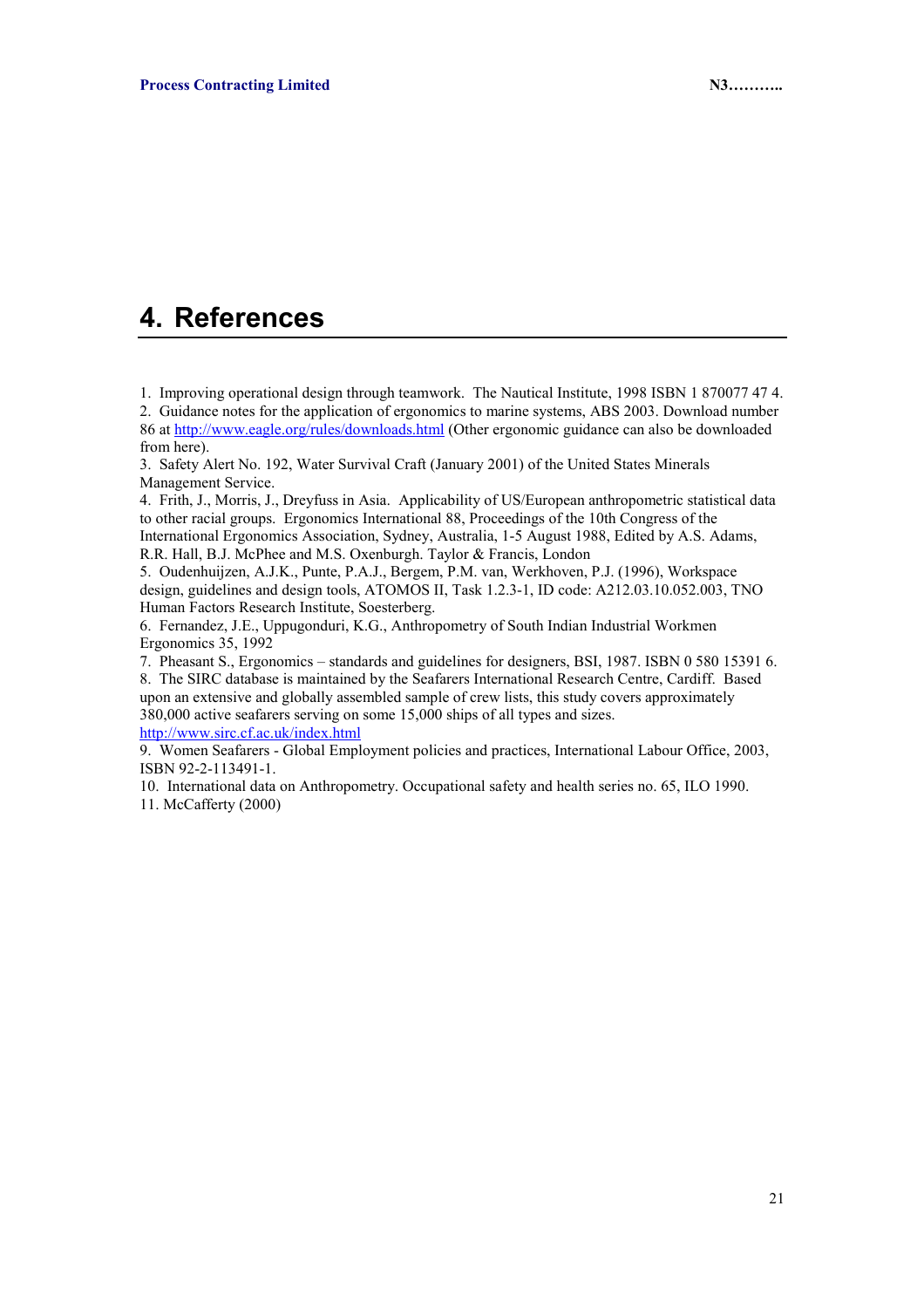# **5. SIRC data**

## **Frequency of seafarers in the SIRC sample by nationality - 2002**

| <b>Nationality</b>        |                  |                  | Frequency Percent Valid Percent | <b>Cumulative</b> |
|---------------------------|------------------|------------------|---------------------------------|-------------------|
|                           |                  |                  |                                 | <b>Percent</b>    |
| Philippines               | 27734            | 28.0             | 28.5                            | 28.5              |
| Russian                   | 6715             | 6.8              | 6.9                             | 35.4              |
| <b>Ukraine</b>            | 6265             | 6.3              | 6.4                             | 41.8              |
| $\overline{\text{China}}$ | 6156             | 6.2              | 6.3                             | 48.1              |
| India                     | 4941             | 5.0              | $\overline{5.1}$                | 53.2              |
| Indonesia                 | 3935             | 4.0              | 4.0                             | 57.2              |
| Poland                    | 3484             | $\overline{3.5}$ | $\overline{3.6}$                | 60.8              |
| Greece                    | 2728             | $\overline{2.8}$ | $\overline{2.8}$                | 63.6              |
| Turkey                    | 2421             | 2.4              | 2.5                             | 66.1              |
| Burma/ Myanmar            | 2280             | 2.3              | 2.3                             | 68.4              |
| Latvia                    | 2073             | 2.1              | 2.1                             | 70.6              |
| Bulgaria                  | 1905             | 1.9              | $\overline{2.0}$                | 72.5              |
| Romania                   | 1767             | $\overline{1.8}$ | $\overline{1.8}$                | 74.3              |
| Croatia                   | 1711             | 1.7              | 1.8                             | 76.1              |
| Korea, South              | 1669             | 1.7              | 1.7                             | 77.8              |
| Taiwan                    | 1607             | 1.6              | 1.6                             | 79.4              |
| Germany                   | 1307             | 1.3              | 1.3                             | 80.8              |
| Syria                     | 1306             | 1.3              | 1.3                             | 82.1              |
| Netherlands               | 1042             | $\overline{1.1}$ | 1.1                             | 83.2              |
| Italy                     | 1024             | 1.0              | 1.1                             | 84.3              |
| <b>United States</b>      | 1019             | 1.0              | 1.0                             | 85.3              |
| Malaysia                  | 972              | 1.0              | 1.0                             | 86.3              |
| Thailand                  | 934              | .9               | $\overline{1.0}$                | 87.3              |
| United Kingdom            | 852              | .9               | $9$                             | 88.1              |
| Egypt                     | 791              | $\overline{8}$   | $\overline{8}$                  | 88.9              |
| <b>Denmark</b>            | 770              | $\overline{.8}$  | $\overline{.8}$                 | 89.7              |
| Norway                    | 733              | $\overline{.7}$  | $\overline{8}$                  | 90.5              |
| Bangladesh                | 556              | $\overline{6}$   | $\overline{6}$                  | 91.1              |
| Spain                     | 514              | .5               | $.5\,$                          | 91.6              |
| <b>Viet Nam</b>           | 488              | .5               | .5                              | 92.1              |
| Pakistan                  | 487              | $.5\,$           | $.5\,$                          | 92.6              |
| Japan                     | 458              | .5               | .5                              | 93.1              |
| Lithuania                 | 443              | $\overline{.4}$  | .5                              | 93.5              |
| Sweden                    | 407              | $\mathcal{A}$    | $\mathcal{A}$                   | 93.9              |
| Kiribati                  | 305              | $\overline{.3}$  | $\overline{.3}$                 | 94.2              |
| Sri Lanka                 | $\overline{277}$ | $\overline{.3}$  | $\overline{.3}$                 | 94.5              |
| Iran                      | 255              | $\overline{.3}$  | $\overline{.3}$                 | 94.8              |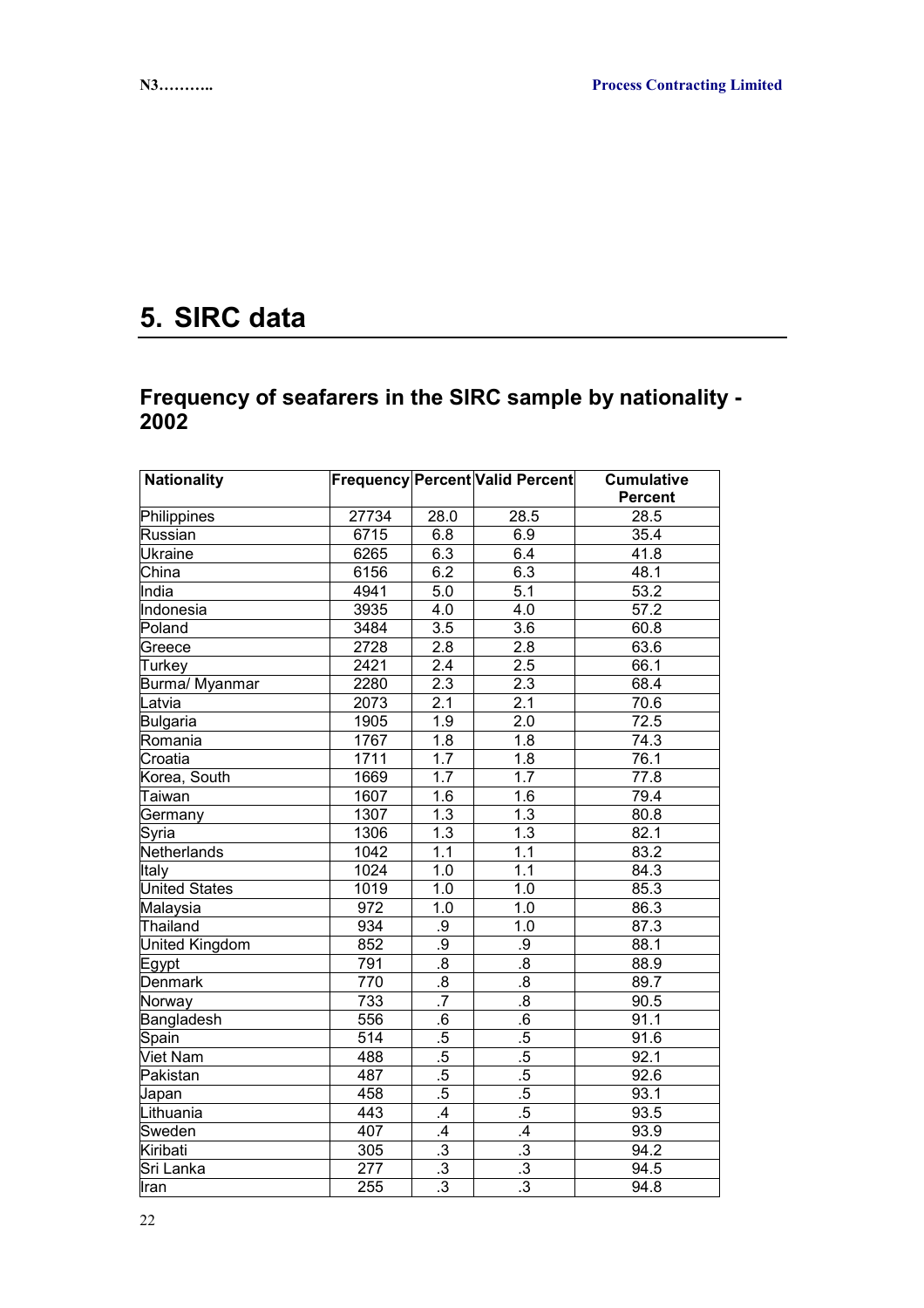### **Process Contracting Limited N3………. N3……….**

| Yugoslavia                    | 242             | .2              | .2               | 95.0              |
|-------------------------------|-----------------|-----------------|------------------|-------------------|
| Georgia                       | 231             | $\overline{.2}$ | $\overline{.2}$  | 95.3              |
| France                        | 226             | $\overline{.2}$ | $\overline{.2}$  | 95.5              |
| South Africa                  | 215             | $\overline{.2}$ | $\overline{.2}$  | 95.7              |
| <b>Brazil</b>                 | 199             | $\overline{.2}$ | $\overline{.2}$  | 95.9              |
| Cuba                          | 196             | $\overline{.2}$ | $\overline{.2}$  | 96.1              |
| Ecuador                       | 194             | $\overline{.2}$ | $\overline{.2}$  | 96.3              |
| Azerbaijan                    | 193             | $\overline{.2}$ | $\overline{.2}$  | 96.5              |
| Estonia                       | 187             | $\overline{.2}$ | $\overline{.2}$  | 96.7              |
| Chile                         | 185             | $\overline{.2}$ | $\overline{.2}$  | 96.9              |
| Finland                       | 178             | $\overline{.2}$ | $\overline{.2}$  | 97.1              |
| Tuvalu                        | 174             | $\overline{.2}$ | $\overline{.2}$  | 97.3              |
| Israel                        | 172             | $\overline{.2}$ | $\overline{.2}$  | 97.4              |
| Belgium                       | 167             | $\overline{.2}$ | $\overline{.2}$  | 97.6              |
| Maldives                      | 153             | $\overline{.2}$ | $\overline{.2}$  | 97.8              |
| Cape Verde                    | 145             | $\cdot$ 1       | $\cdot$ 1        | 97.9              |
| Portugal                      | 115             | $\cdot$ 1       | $\cdot$ 1        | 98.0              |
| Singapore                     | 107             | $\overline{.1}$ | $\cdot$ 1        | 98.2              |
| Ghana                         | 105             | $\overline{.1}$ | $\cdot$ 1        | 98.3              |
| Honduras                      | 104             | $\overline{.1}$ | $\cdot$ 1        | 98.4              |
| Peru                          | 98              | $\overline{.1}$ | $\cdot$ 1        | 98.5              |
| Morocco                       | 96              | $\overline{.1}$ | $\cdot$ 1        | 98.6              |
| Hong Kong                     | 91              | $\overline{.1}$ | $\cdot$ 1        | 98.7              |
| Panama                        | 79              | $\overline{.1}$ | $\cdot$ 1        | 98.7              |
| Algeria                       | 75              | $\overline{.1}$ | $\cdot$ 1        | 98.8              |
| Iceland                       | 75              | $\overline{.1}$ | $\cdot$ 1        | 98.9              |
| Tunisia                       | 69              | $\overline{.1}$ | $\cdot$ 1        | 99.0              |
| Australia                     | 63              | $\overline{.1}$ | $\cdot$ 1        | 99.0              |
| El Salvador                   | 62              | $\overline{.1}$ | $\cdot$ 1        | 99.1              |
| Canada                        | 53              | $\overline{.1}$ | $\cdot$ 1        | 99.1              |
| Slovenia                      | 48              | 0.              | 0.               | 99.2              |
| Nicaragua                     | 40              | $0.$            | $0.$             | 99.2              |
| Czech Rep                     | 38              | $0.$            | $0.$             | 99.3              |
| Hungary                       | 35              | $0.$            | $0.$             | 99.3              |
| Lebanon                       | 33              | $0.$            | $0.$             | 99.3              |
| Libya                         | 33              | 0.              | $0.$             | 99.4              |
| Ireland                       | 30              | $0.$            | $0 \,$           | 99.4              |
| <b>Belarus</b>                | $\overline{28}$ | $\overline{0}$  | $\overline{0}$ . | 99.4              |
| <b>British Virgin Islands</b> | 28              | 0.              | 0.               | 99.5              |
| Colombia                      | 28              | 0.              | $0.5\,$          | $\overline{99.5}$ |
| Ethiopia                      | 25              | 0.              | $\boldsymbol{0}$ | 99.5              |
| Senegal                       | 24              | $0.$            | $\boldsymbol{0}$ | 99.5              |
| Argentina                     | 23              | $0.$            | $0.$             | 99.6              |
| Korea, North                  | 23              | $0.$            | $0.$             | 99.6              |
| Malta                         | 21              | $0.$            | $0.$             | 99.6              |
| Uruguay                       | 20              | $0.$            | $0.$             | 99.6              |
| Cote d Ivoire (Ivory Coast)   | 18              | $0.$            | $0.$             | 99.7              |
| New Zealand                   | 18              | $0.$            | $0.$             | 99.7              |
| Guinea                        | 17              | $0.$            | $0.$             | 99.7              |
| Nigeria                       | 16              | $0.$            | $0.$             | 99.7              |
| Sierra Leone                  | 16              | $0.$            | $0.$             | 99.7              |
| Cyprus                        | 15              | $0.$            | 0.               | 99.7              |
| Palestinian Territory         | 15              | 0.              | $0.5\,$          | 99.8              |
| Slovakia                      | 15              | 0.              | $\boldsymbol{0}$ | 99.8              |
| Tanzania                      | 15              | 0.              | $\boldsymbol{0}$ | 99.8              |
|                               |                 |                 |                  |                   |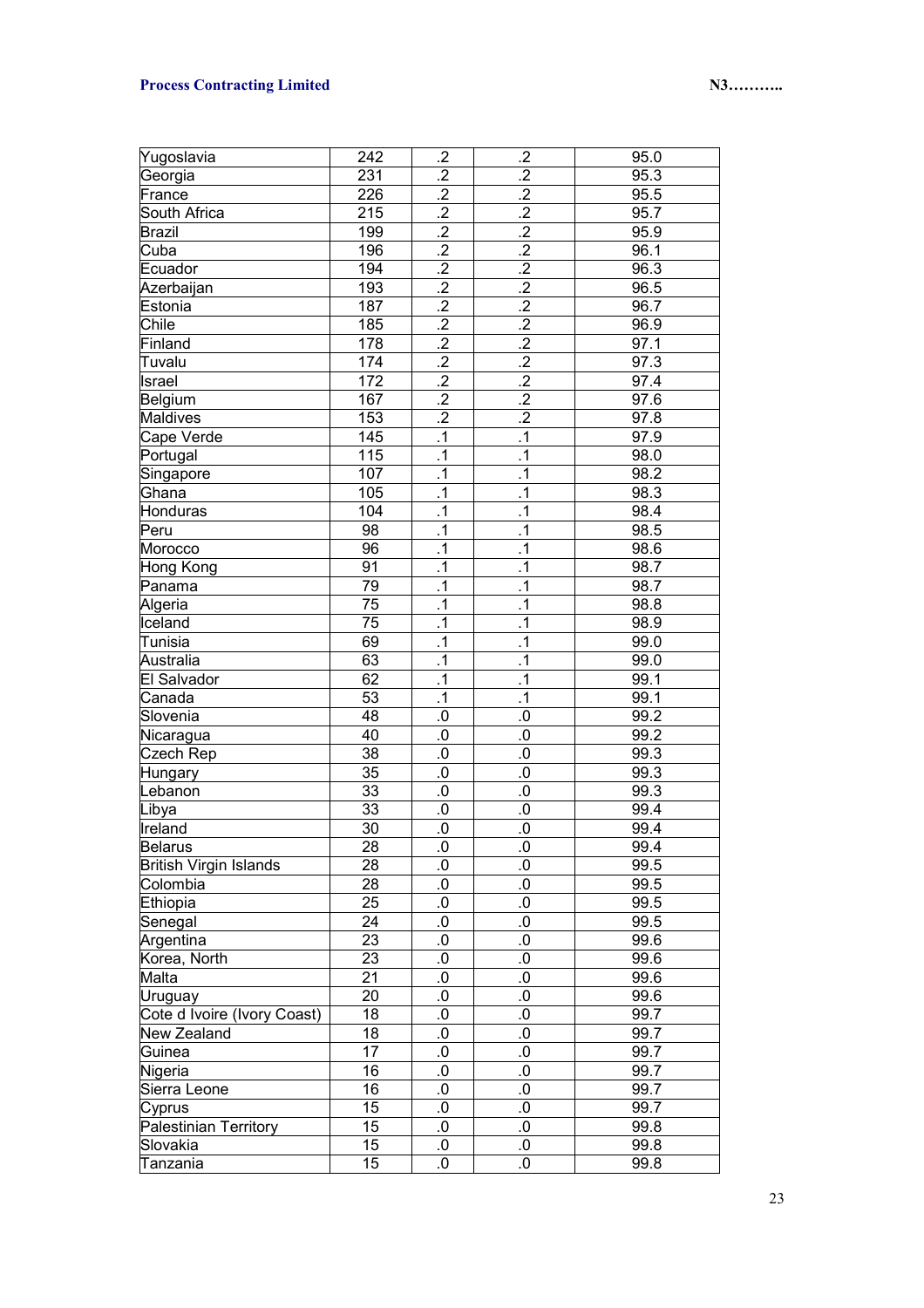| Austria                | 14             | 0.0       | .0        | 99.8  |
|------------------------|----------------|-----------|-----------|-------|
| Benin                  | 14             | $0.$      | $0.5\,$   | 99.8  |
| Guyana                 | 14             | $0 \,$    | $\cdot 0$ | 99.8  |
| Papua New Guinea       | 13             | $0 \,$    | $\cdot 0$ | 99.8  |
| Sudan                  | 12             | $0 \,$    | $\cdot 0$ | 99.9  |
| Venezuela              | 12             | $0 \,$    | $\cdot 0$ | 99.9  |
| Togo                   | 9              | $0 \,$    | $\cdot 0$ | 99.9  |
| Tonga                  | 9              | $0 \,$    | $\cdot 0$ | 99.9  |
| Albania                | $\overline{8}$ | $0 \,$    | $\cdot 0$ | 99.9  |
| <b>Barbados</b>        | $\overline{8}$ | $0 \,$    | $\cdot 0$ | 99.9  |
| Costa Rica             | $\overline{8}$ | $0 \,$    | $\cdot 0$ | 99.9  |
| Kuwait                 | $\overline{8}$ | $0 \,$    | $\cdot 0$ | 99.9  |
| Switzerland            | 7              | $0 \,$    | $\cdot 0$ | 99.9  |
| Mexico                 | 6              | $0 \,$    | $\cdot 0$ | 99.9  |
| Samoa                  | 6              | $0 \,$    | $\cdot 0$ | 99.9  |
| Iraq                   | 5              | $0 \,$    | $\cdot 0$ | 99.9  |
| Mali                   | $\overline{5}$ | $0 \,$    | $\cdot 0$ | 99.9  |
| Fiji                   | 4              | $0.$      | $\cdot 0$ | 100.0 |
| Jordan                 | 4              | $0.$      | $\cdot 0$ | 100.0 |
| <b>Burkina Faso</b>    | 3              | $0.$      | $\cdot 0$ | 100.0 |
| Cayman Islands         | $\overline{3}$ | $0.$      | $\cdot 0$ | 100.0 |
| Faeroe Islands         | $\overline{3}$ | $0.$      | $\cdot 0$ | 100.0 |
| Kenya                  | $\overline{3}$ | $0.$      | $\cdot 0$ | 100.0 |
| Bosnia and Herzegovina | $\overline{2}$ | $0.$      | $\cdot 0$ | 100.0 |
| Gambia                 | $\overline{2}$ | $0.$      | $\cdot 0$ | 100.0 |
| Guatemala              | $\overline{2}$ | $0.$      | $\cdot 0$ | 100.0 |
| Madagascar             | $\overline{2}$ | $0.$      | $\cdot 0$ | 100.0 |
| Namibia                | $\overline{2}$ | $0.$      | $\cdot 0$ | 100.0 |
| Moldova Rep            | $\overline{2}$ | $0.$      | $\cdot 0$ | 100.0 |
| Sao Tome and Principe  | $\overline{2}$ | $0.$      | $\cdot 0$ | 100.0 |
| Saudi Arabia           | $\overline{2}$ | $0.$      | $\cdot 0$ | 100.0 |
| Trinidad and Tobago    | $\overline{2}$ | 0.        | $\cdot 0$ | 100.0 |
| Uganda                 | $\overline{c}$ | 0.        | $\cdot 0$ | 100.0 |
| Angola                 | 1              | 0.        | $\cdot 0$ | 100.0 |
| Brunei Darussalam      | 1              | $0.$      | $\cdot 0$ | 100.0 |
| Congo DR               | 1              | $0 \,$    | $\cdot 0$ | 100.0 |
| Kazakhstan             | 1              | $0 \,$    | $\cdot 0$ | 100.0 |
| Liberia                | 1              | .0        | .0        | 100.0 |
| <b>Mauritius</b>       | 1              | 0.        | $\cdot 0$ | 100.0 |
| Monaco                 | 1              | $\cdot 0$ | $\cdot 0$ | 100.0 |
| Oman                   | 1              | $\cdot 0$ | $\cdot 0$ | 100.0 |
| Qatar                  | 1              | $\cdot 0$ | $\cdot 0$ | 100.0 |
| Saint Lucia            | 1              | $0.$      | $\cdot 0$ | 100.0 |
| Yemen                  | 1              | $0.5$     | $\cdot 0$ | 100.0 |
| Total                  | 97411          | 98.3      | 100.0     |       |
| Missing - System       | 1695           | 1.7       |           |       |
| Total                  | 99106          | 100.0     |           |       |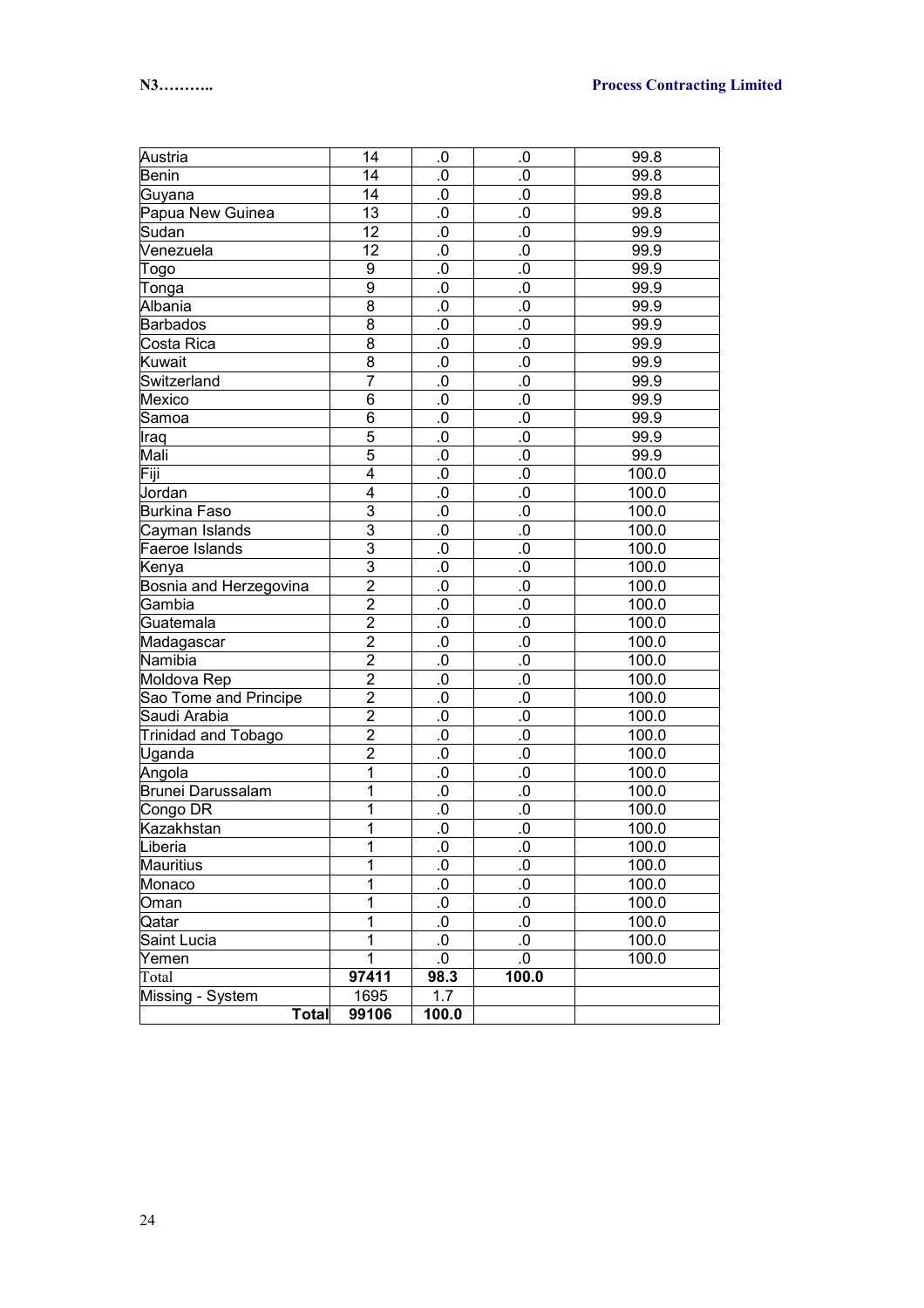

### **5.1.1 Top 10 Nationalities in the SIRC Sample -2002**

## **Frequency of seafarers in the estimated world fleet by nationality -2002**

|                 |        |      | <b>Frequency Percent Valid Percent Cumulative</b> |          |
|-----------------|--------|------|---------------------------------------------------|----------|
| 5.2 Nationality |        |      |                                                   | lPercent |
| Philippines     | 134664 | 22.6 | 24.5                                              | 24.5     |
| <b>Ukraine</b>  | 45178  | 7.6  | 8.2                                               | 32.8     |
| Russian         | 42623  | 7.2  | 7.8                                               | 40.5     |
| Indonesia       | 39839  | 6.7  | 7.3                                               | 47.8     |
| China           | 30937  | 5.2  | 5.6                                               | 53.4     |
| India           | 23892  | 4.0  | 4.4                                               | 57.8     |
| Turkey          | 19953  | 3.4  | 3.6                                               | 61.4     |
| Poland          | 18528  | 3.1  | 3.4                                               | 64.8     |
| Greece          | 14707  | 2.5  | 2.7                                               | 67.5     |
| Thailand        | 11924  | 2.0  | 2.2                                               | 69.6     |
| Burma/ Myanmar  | 11670  | 2.0  | 2.1                                               | 71.8     |
| Syria           | 10492  | 1.8  | 1.9                                               | 73.7     |
| Romania         | 10485  | 1.8  | 1.9                                               | 75.6     |
| Latvia          | 9552   | 1.6  | 1.7                                               | 77.3     |
| Bulgaria        | 9502   | 1.6  | 1.7                                               | 79.0     |
| Croatia         | 8507   | 1.4  | 1.5                                               | 80.6     |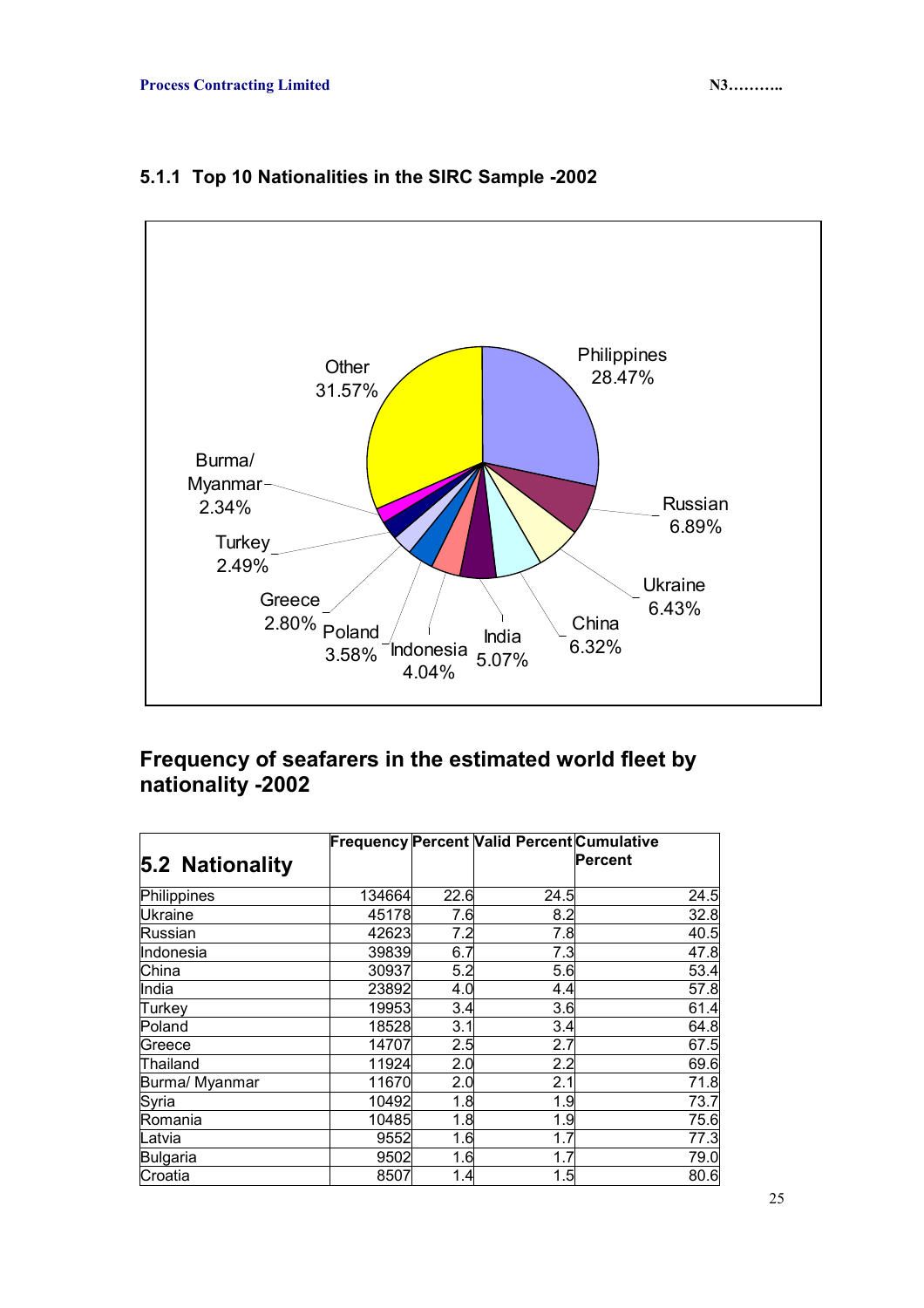| Korea, South          | 6476 | 1.1                      | 1.2                     | 81.8 |
|-----------------------|------|--------------------------|-------------------------|------|
| Egypt                 | 5922 | 1.0                      | 1.1                     | 82.9 |
| Malaysia              | 5459 | .9                       | 1.0                     | 83.8 |
| Italy                 | 5122 | .9                       | .9                      | 84.8 |
| Taiwan                | 4737 | $\overline{8}$           | ف                       | 85.6 |
| Germany               | 4714 | $\boldsymbol{.8}$        | ف                       | 86.5 |
| Netherlands           | 4387 | $\overline{.7}$          | $\overline{\mathbf{8}}$ | 87.3 |
| <b>United Kingdom</b> | 4183 |                          | $\overline{\infty}$     | 88.1 |
| Norway                | 3868 | .6                       | $\overline{.7}$         | 88.8 |
| Bangladesh            | 3738 | .6                       | $\overline{.7}$         | 89.4 |
| <b>United States</b>  | 3438 | .6                       | .6                      | 90.1 |
| Denmark               | 3393 | .6                       | .6                      | 90.7 |
| Spain                 | 3200 | $\overline{5}$           | .6                      | 91.3 |
| Pakistan              | 3180 | .5                       | .6                      | 91.9 |
| Lithuania             | 3089 | .5                       | .6                      | 92.4 |
| <b>Viet Nam</b>       | 3028 | .5                       | .6                      | 93.0 |
| Sweden                | 2353 | $\overline{.4}$          | $\overline{A}$          | 93.4 |
| Japan                 | 2134 | $\cdot$                  | $\overline{A}$          | 93.8 |
| Tunisia               | 1583 | $\overline{\omega}$      | د:                      | 94.1 |
| Iran                  | 1484 | $\overline{.2}$          | .3                      | 94.3 |
| Estonia               | 1441 | $\overline{.2}$          | .3                      | 94.6 |
| Sri Lanka             | 1343 | $\overline{.2}$          | $\overline{.2}$         | 94.8 |
| Yugoslavia            | 1295 | $\overline{.2}$          | $\overline{c}$          | 95.1 |
| Azerbaijan            | 1270 | $\overline{.2}$          | $\overline{c}$          | 95.3 |
| Finland               | 1220 | $\overline{.2}$          | $\overline{c}$          | 95.5 |
| Georgia               | 1199 | $\overline{.2}$          | $\overline{c}$          | 95.8 |
| Ecuador               | 1137 | $\overline{.2}$          | $\overline{c}$          | 96.0 |
| France                | 1134 | $\overline{.2}$          | $\overline{c}$          | 96.2 |
| Cape Verde            | 1097 | $\overline{.2}$          | $\overline{c}$          | 96.4 |
| Maldives              | 1073 | $\overline{.2}$          | $\overline{c}$          | 96.6 |
| <b>Brazil</b>         | 1041 | $\overline{.2}$          | $\overline{c}$          | 96.8 |
| Portugal              | 1036 | $\overline{.2}$          | $\overline{c}$          | 96.9 |
| Chile                 | 994  | $\overline{.2}$          | $\overline{c}$          | 97.1 |
| Kiribati              | 886  | $\overline{.1}$          | $\overline{c}$          | 97.3 |
| Ghana                 | 884  | $\overline{.1}$          | $\overline{c}$          | 97.4 |
| Cuba                  | 836  | $\overline{.1}$          | $\overline{.2}$         | 97.6 |
| Honduras              | 727  | $\overline{\phantom{0}}$ | $\overline{.1}$         | 97.7 |
| Colombia              | 687  | $\overline{.1}$          | $\overline{.1}$         | 97.9 |
| Morocco               | 684  | $\cdot$ 1                | $\overline{.1}$         | 98.0 |
| Belgium               | 666  | $\cdot$ 1                | $\cdot$ 1               | 98.1 |
| Algeria               | 628  | $\cdot$ 1                | $\cdot$ 1               | 98.2 |
| Nicaragua             | 625  | $\cdot$ 1                | $\overline{.1}$         | 98.3 |
| Peru                  | 620  | $\cdot$ 1                | $\overline{.1}$         | 98.4 |
| Panama                | 570  | $\cdot$ 1                | $\overline{.1}$         | 98.5 |
| Tuvalu                | 540  | $\cdot$ 1                | $\overline{.1}$         | 98.6 |
| South Africa          | 469  | $\cdot$ 1                | $\overline{.1}$         | 98.7 |
| Canada                | 448  | $\cdot$ 1                | $\overline{.1}$         | 98.8 |
| Israel                | 425  | $\cdot$ 1                | $\overline{.1}$         | 98.9 |
| Singapore             | 406  | $\cdot$ 1                | $\overline{.1}$         | 99.0 |
| Hong Kong             | 382  | $\cdot$ 1                | $\overline{.1}$         | 99.0 |
| El Salvador           | 362  | $\cdot$ 1                | $\overline{.1}$         | 99.1 |
| Slovenia              | 352  | $\cdot$ 1                | $\overline{.1}$         | 99.2 |
| Iceland               | 301  | $\cdot$ 1                | $\overline{.1}$         | 99.2 |
| Lebanon               | 284  | $0.5$                    | $\overline{.1}$         | 99.3 |
| Ethiopia              | 223  | .0                       | .0                      | 99.3 |
| Czech Rep             | 217  | .0                       | .0                      | 99.4 |
| Hungary               | 197  | 0.                       | $\overline{0}$          | 99.4 |

26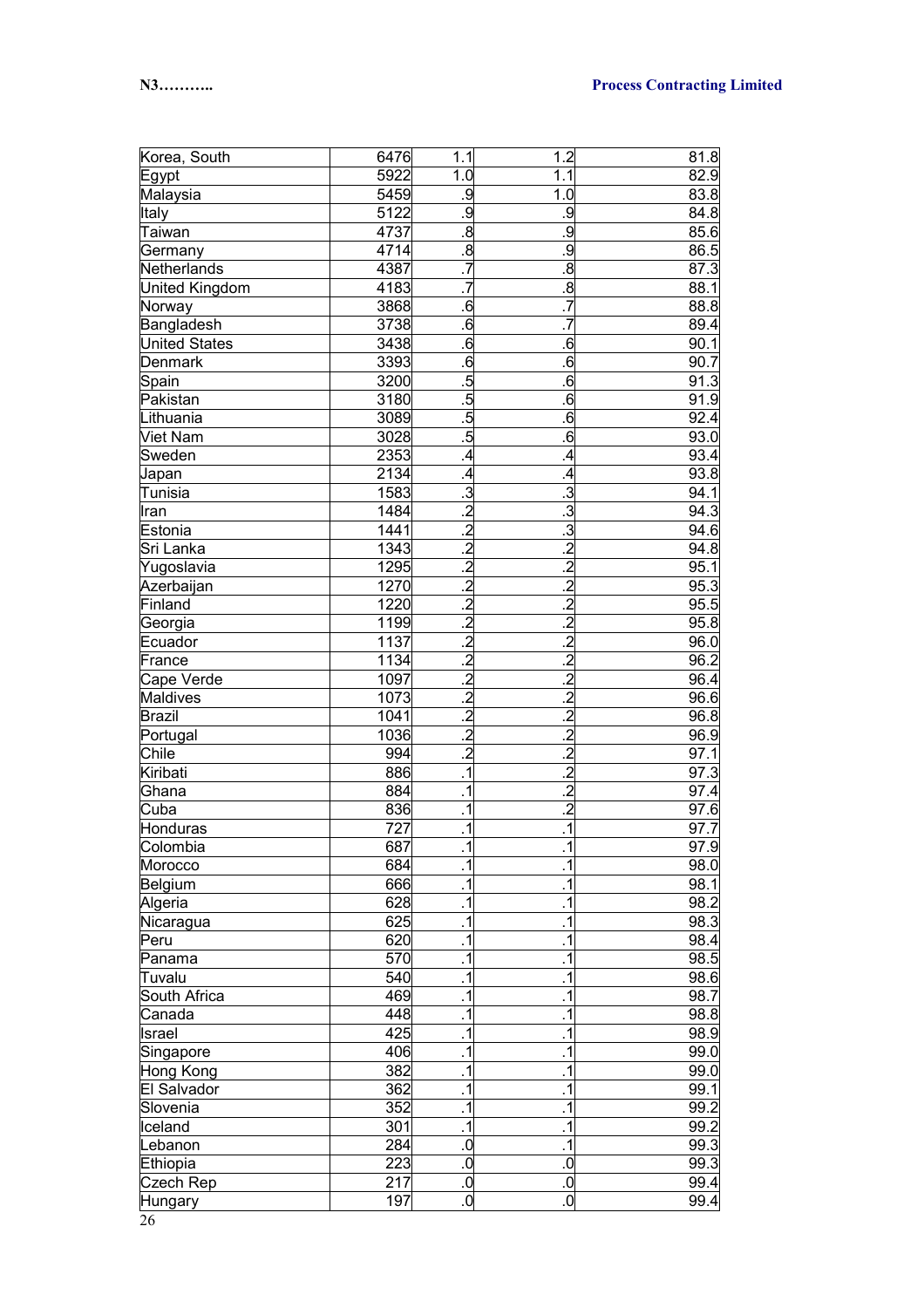### **Process Contracting Limited N3………. N3……….**

| <b>Belarus</b>                | 195                   | $\overline{\mathbf{0}}$   | 0.                      | 99.4               |
|-------------------------------|-----------------------|---------------------------|-------------------------|--------------------|
| Australia                     | 194                   | $\overline{0}$            | .o                      | 99.5               |
| Libya                         | 149                   | 0.                        | .0                      | 99.5               |
| Ireland                       | 138                   | 0.                        | .0                      | 99.5               |
| Palestinian Territory         | 135                   | 0.                        | $\overline{0}$          | 99.5               |
| Korea, North                  | 122                   | $\overline{0}$            | $\overline{0}$          | 99.6               |
| Nigeria                       | 122                   | $\overline{0}$            | $\overline{0}$          | 99.6               |
| <b>Kuwait</b>                 | 117                   | $\overline{0}$            | $\overline{0}$          | $\overline{99.6}$  |
| Guinea                        | 113                   | $\overline{0}$            | $\overline{0}$          | $\overline{99.6}$  |
| <b>British Virgin Islands</b> | 112                   | $\overline{0}$            | $\overline{0}$          | $\overline{99.6}$  |
| Cote d Ivoire (Ivory Coast)   | 110                   | $\overline{0}$            | $\overline{0}$          | 99.7               |
| Sudan                         | 100                   | $\overline{0}$            | $\overline{0}$          | 99.7               |
| Barbados                      | 99                    | $\overline{0}$            | $\overline{0}$          | 99.7               |
| Argentina                     | 98                    | $\overline{0}$            | $\overline{0}$          | 99.7               |
| Sierra Leone                  | 90                    | $\overline{0}$            | $\overline{0}$          | 99.7               |
| Tanzania                      | 90                    | $\overline{0}$            | $\overline{0}$          | 99.7               |
| <b>Benin</b>                  | 89                    | $\overline{0}$            | $\overline{0}$          | 99.8               |
| Senegal                       | 89                    | 0.                        | $\overline{0}$          | 99.8               |
| Tonga                         | 83                    | $\overline{0}$            | $\overline{0}$          | 99.8               |
| Slovakia                      | 82                    | $\overline{0}$            | $\overline{0}$          | 99.8               |
| Malta                         | 78                    | 0.                        | $\overline{0}$          | 99.8               |
| Cyprus                        | 74                    | 0.                        | $\overline{0}$          | 99.8               |
| Guyana                        | 71                    | 0.                        | $\overline{0}$          | 99.9               |
| Austria                       | 59                    | 0.                        | $\overline{0}$          | 99.9               |
| Venezuela                     | 57                    | 0.                        | $\overline{0}$          | 99.9               |
| Papua New Guinea              | 56                    | 0.                        | $\overline{0}$          | 99.9               |
| Albania                       | 53                    | 0.                        | $\overline{0}$          | 99.9               |
| Uruguay                       | 53                    | 0.                        | $\overline{0}$          | 99.9               |
| Togo                          | 53                    | 0.                        | $\overline{0}$          | 99.9               |
| New Zealand                   | 46                    | 0.                        | $\overline{0}$          | 99.9               |
| Mali                          | 36                    | 0.                        | $\overline{0}$          | 99.9               |
| Mexico                        | 34                    | 0.                        | $\overline{0}$          | 99.9               |
| Faeroe Islands                | 32                    | 0.                        | $\overline{0}$          | 99.9               |
| Costa Rica                    | 32                    | 0.                        | $\overline{0}$          | 99.9               |
| Switzerland                   | 29                    | 0.                        | $\overline{0}$          | 100.0              |
| Jordan                        | 22                    | 0.                        | .0                      | $\overline{1}00.0$ |
| Burkina Faso                  | 21                    | $\overline{0}$            | .0                      | 100.0              |
| <b>Mauritius</b>              | 18                    | $\overline{0}$            | $\overline{\mathbf{0}}$ | 100.0              |
|                               | 16                    | ö                         | $\overline{\mathbf{0}}$ | 100.0              |
| Iraq<br>Cayman Islands        | 15                    | .0                        | .0                      | 100.0              |
| Fiji                          | 15                    | .0                        | $\overline{0}$          | 100.0              |
| <b>Kenya</b>                  | 14                    | .0                        | $\overline{\mathbf{0}}$ | 100.0              |
| Uganda                        | 13                    | .0                        | $\overline{\mathbf{0}}$ | 100.0              |
|                               | 13                    | .0                        | $\overline{\mathbf{0}}$ | 100.0              |
| Trinidad and Tobago<br>Oman   | $\overline{12}$       | .0                        | $\overline{\mathbf{0}}$ | 100.0              |
| Samoa                         | $\overline{12}$       | .0                        | $\overline{\mathbf{0}}$ | 100.0              |
|                               | $\overline{12}$       | .0                        | $\overline{\mathbf{0}}$ | 100.0              |
| Guatemala                     |                       |                           | $\overline{\mathbf{0}}$ |                    |
| Madagascar                    | 10<br>$\overline{10}$ | .0                        | $\overline{\mathbf{0}}$ | 100.0              |
| Gambia                        |                       | .0                        |                         | 100.0              |
| Moldova Rep                   | 10                    | .0                        | $\overline{\mathbf{0}}$ | 100.0              |
| Bosnia and Herzegovina        | $\overline{7}$        | $\overline{\mathbf{0}}$   | $\overline{\mathbf{0}}$ | 100.0              |
| Yemen                         | $\overline{7}$        | $\overline{\overline{0}}$ | $\overline{\mathbf{0}}$ | 100.0              |
| Liberia                       | $\overline{6}$        | .0                        | $\overline{0}$          | 100.0              |
| Congo DR                      | 6                     | 0.                        | .0                      | 100.0              |
| Monaco                        | 6                     | 0.                        | $\overline{0}$          | 100.0              |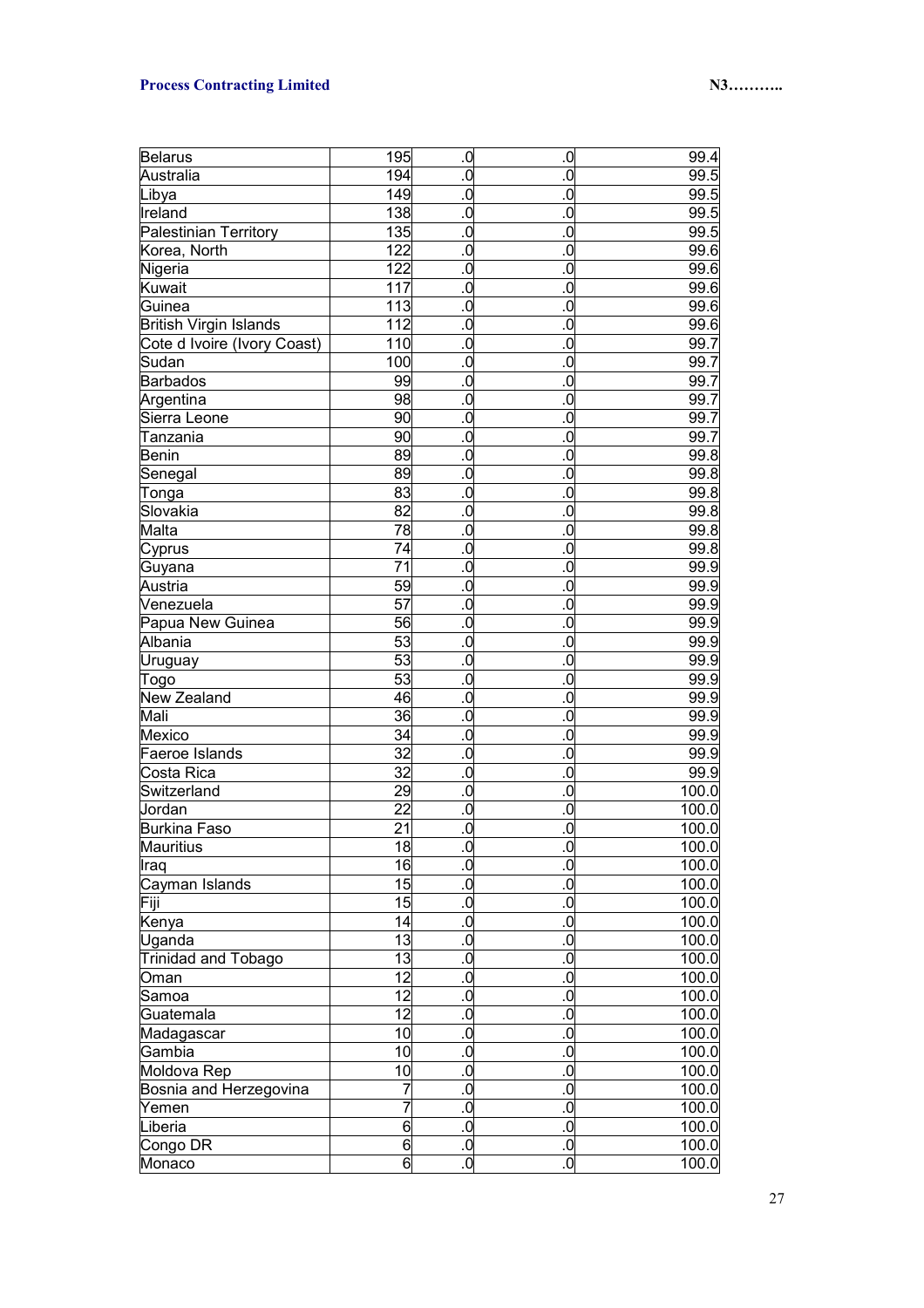| Saint Lucia       |       | 5      |       |       | 100.0 |
|-------------------|-------|--------|-------|-------|-------|
| Angola            |       | 5      |       |       | 100.0 |
| Saudi Arabia      |       | 5      | υ.    |       | 100.0 |
| Brunei Darussalam |       |        |       |       | 100.0 |
| Namibia           |       |        |       |       | 100.0 |
| Kazakhstan        |       | ◠      | .0    |       | 100.0 |
| Qatar             |       |        |       |       | 100.0 |
|                   | Total | 548999 | 92.2  | 100.0 |       |
| Missing - System  |       | 46477  | 7.8   |       |       |
|                   | Total | 595476 | 100.0 |       |       |

### **5.2.1 Top 10 Nationalities in the estimated world fleet -2002**



### **Frequency of seafarers in the SIRC sample by nationality - 2000**

| <b>Nationality</b> | N     | % of Total N |
|--------------------|-------|--------------|
| Philippines        | 27355 | 28.7         |
| Russian            | 6586  | 6.9          |
| <b>Ukraine</b>     | 6150  | 6.5          |
| China              | 6013  | 6.3          |
| India              | 4893  | 5.1          |
| Poland             | 3398  | 3.6          |
| Indonesia          | 3133  | 3.3          |
| Greece             | 2724  | 2.9          |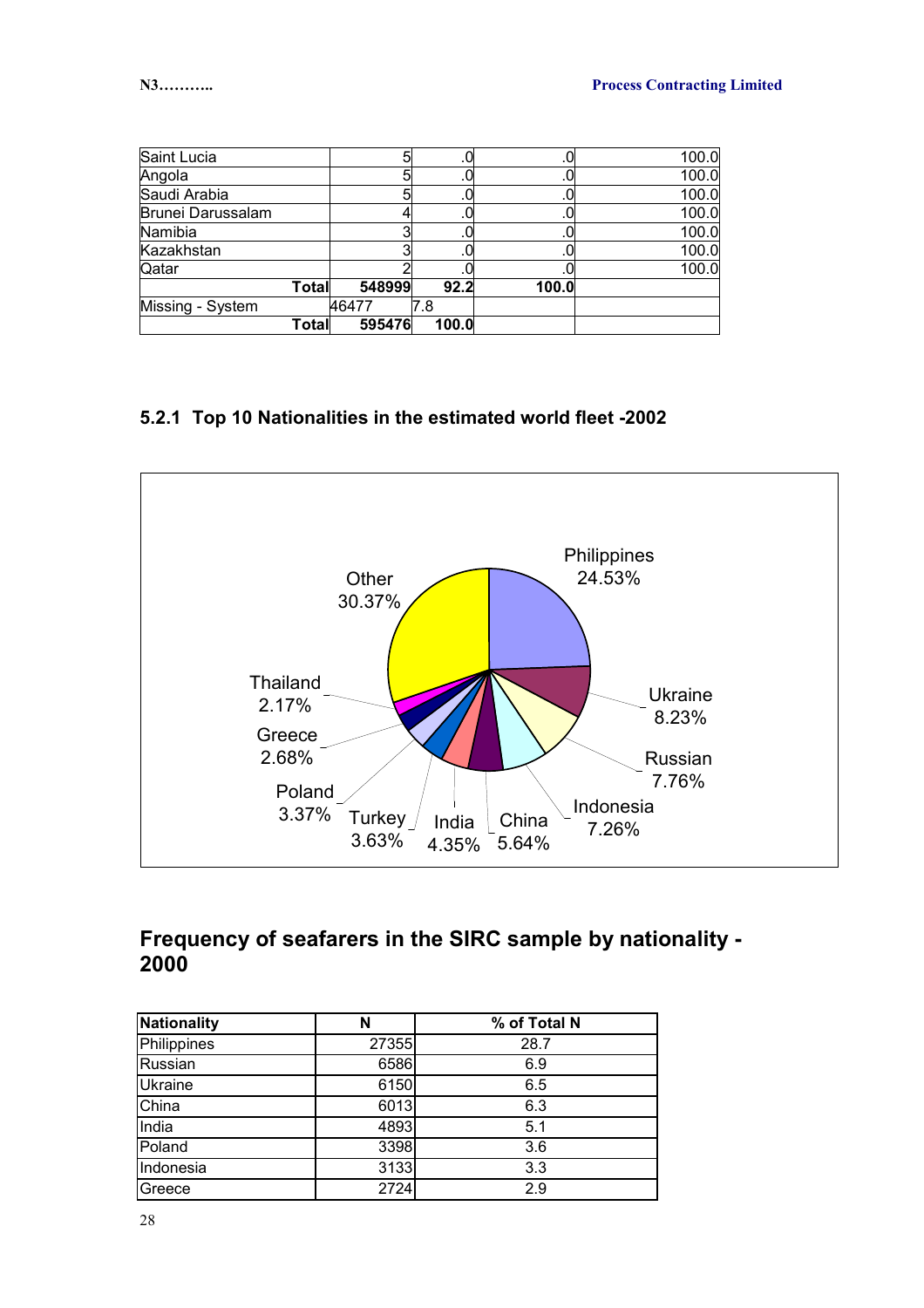### **Process Contracting Limited N3………. N3……….**

| Turkey                | 2330             | 2.4              |
|-----------------------|------------------|------------------|
| Myanmar               | 2246             | $\overline{2.4}$ |
| Latvia                | 2057             | $\overline{2.2}$ |
| <b>Bulgaria</b>       | 1900             | 2.0              |
| Romania               | 1747             | $\overline{1.8}$ |
| Croatia               | 1666             | 1.7              |
| Korea, South          | 1611             | 1.7              |
| Germany               | 1275             | $\overline{1.3}$ |
| Italy                 | 1023             | 1.1              |
| Netherlands           | 765              | $\overline{0.8}$ |
| Denmark               | 748              | 0.8              |
| <b>United Kingdom</b> | 736              | 0.8              |
| Norway                | 651              | 0.7              |
| Spain                 | 492              | 0.5              |
| Lithuania             | $\overline{417}$ | 0.4              |
| Sweden                | 399              | 0.4              |
| France                | 226              | $\overline{0.2}$ |
| Estonia               | 182              | 0.2              |
| Finland               | 178              | 0.2              |
| Portugal              | 112              | 0.1              |
| Belgium               | 101              | 0.1              |
| Slovenia              | 48               | 0.1              |
| Czech Rep             | $\overline{36}$  | 0.0              |
| Hungary               | 35               | 0.0              |
| Ireland               | 29               | 0.0              |
| Malta                 | 19               | 0.0              |
| Cyprus                | 15               | 0.0              |
| Slovakia              | 15               | 0.0              |
| Austria               | 14               | 0.0              |
| Other                 | 13941            | 14.6             |
| Total                 | 95266            | 100              |

# **5.2.2 Top 10 Nationalities in the SIRC Sample -2000**